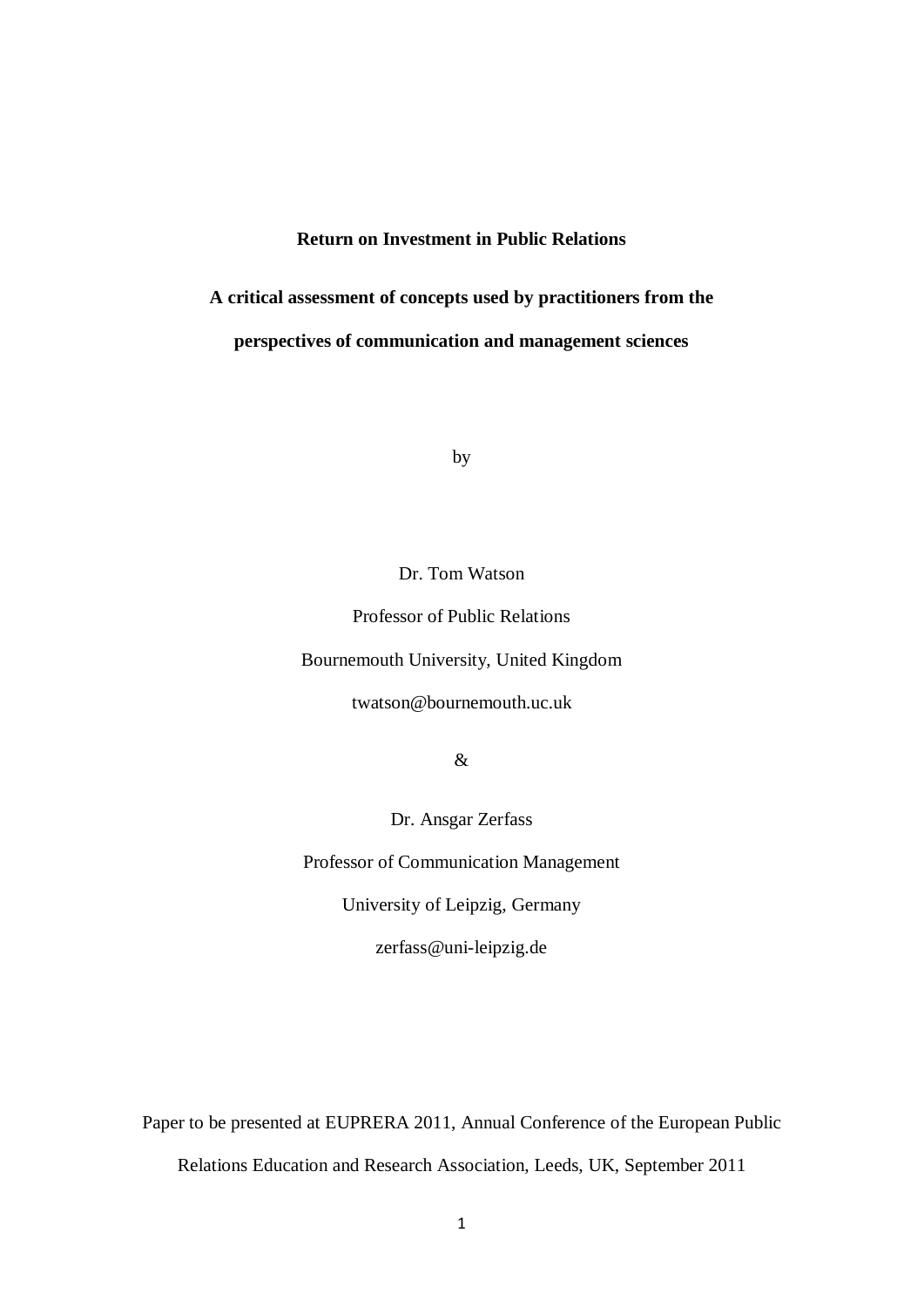#### **Return on Investment in Public Relations**

# **A critical assessment of concepts used by practitioners from the perspectives of communication and management sciences**

# ABSTRACT

Return on Investment (ROI) is a term commonly and non-specifically used by public relations practitioners when discussing the value to be created from communication activities. It mimics business language, particularly from business administration and financial management, but does not figure widely in academic discourse (Watson, 2005).

Although the Institute for Public Relations [now CIPR] undertook a review of ROI practice in the United Kingdom (IPR/CDF 2004) and Likely, Rockland & Weiner (2006) proposed variations of ROI as alternatives to the discredited Advertising Value Equivalence (AVEs) measure of value creation, there has been little discussion other than Macnamara (2007) and Gregory and Watson (2008).

This paper gives an overview on the views of ROI in public relations literature and concepts used by agencies and providers of measurement services. It reports on survey research amongst practitioners in several European countries on identifying the economic value of public relations. The findings are compared with the concepts of ROI used in business and accounting literature (Weber and Schäffer, 2006; Drury, 2007).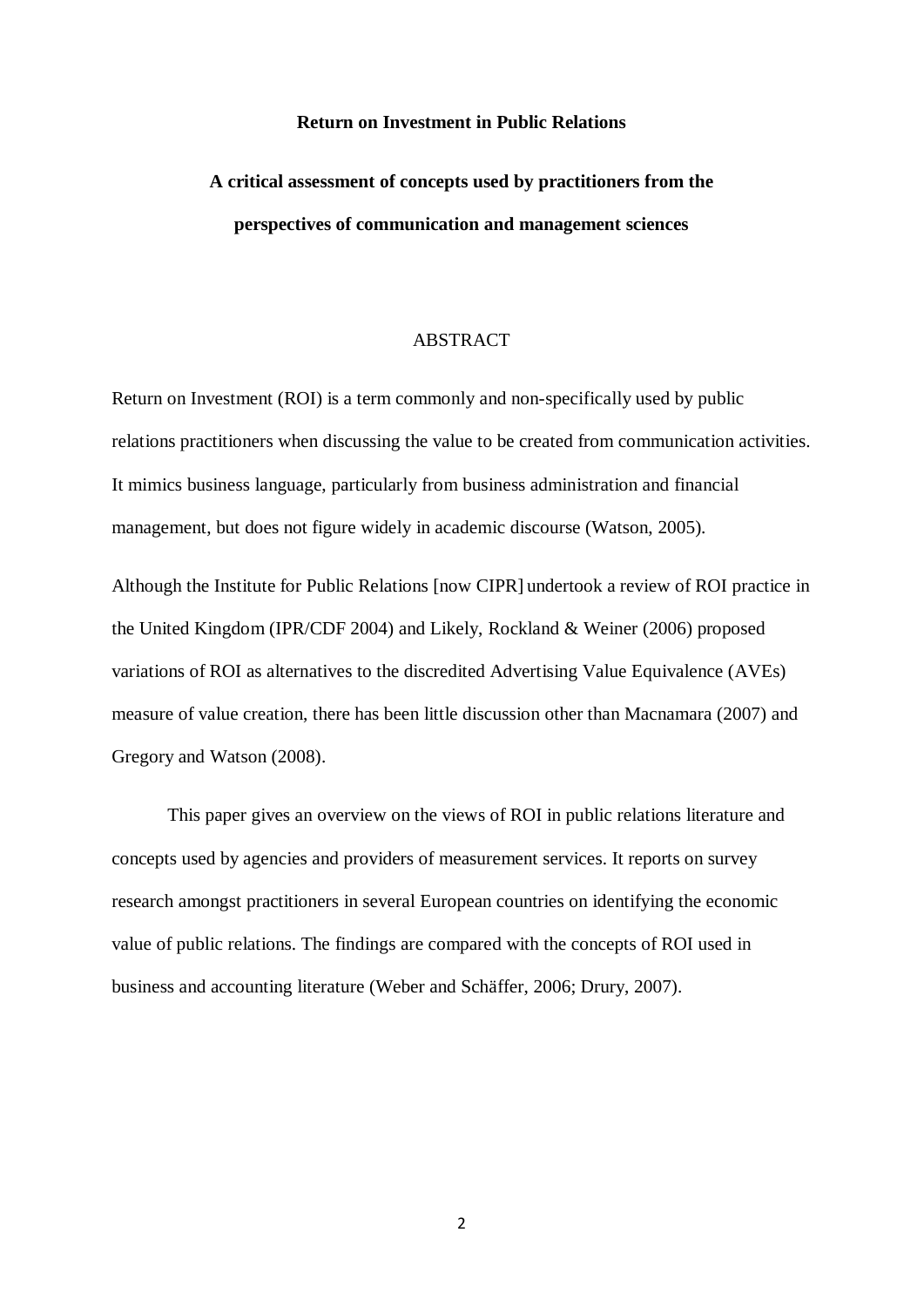Applied theory and parameters for the development of measurement and evaluation techniques are proposed. The paper concludes that the use of the term ROI in public relations needs a proper foundation in overriding management theory; otherwise PR theory and practice will discredit themselves.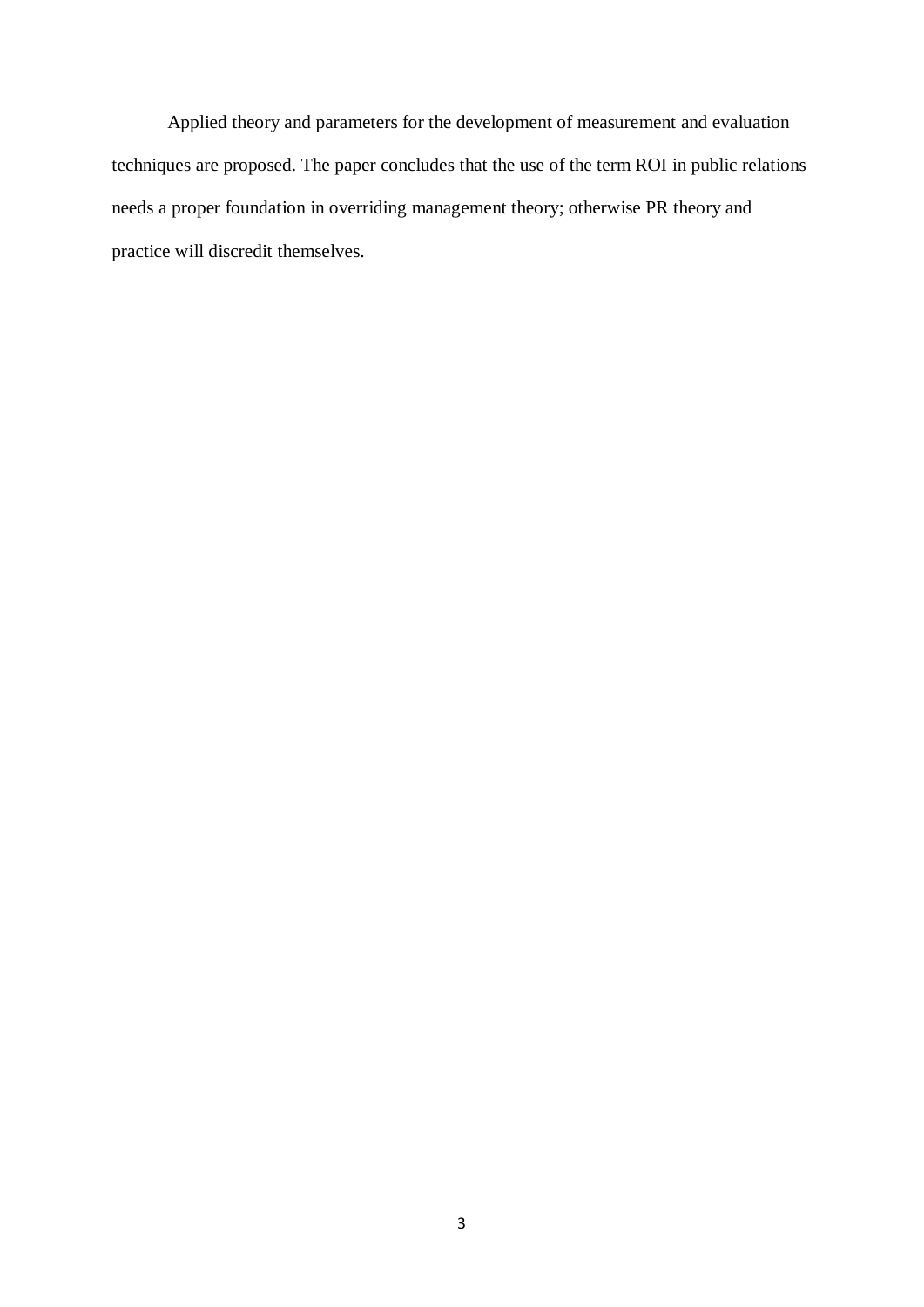# **Introduction**

'Return on Investment' (ROI) is frequently defined in management literature as a measure of financial effectiveness concerned with returns on capital employed in (profitmaking) business activities (Drury, 2007). It is expressed as a ratio of income or earnings divided by the costs that had been applied to generate the income or earnings. In formal public relations nomenclature, the Dictionary of Public Relations Measurement and Research defines ROI as "an outcome variable that equates profit from investment" but does not attempt to classify a 'public relations ROI', other than as a "dependent variable" (Stacks 2006, p. 24). In public relations practitioner parlance, however, ROI appears to be used in a much looser form to indicate the results of activity. In 2004, a report by the Institute of Public Relations in the UK  $<sup>1</sup>$  $<sup>1</sup>$  $<sup>1</sup>$  defined ROI as "a ratio of how much profit or cost saving is realised</sup> from an activity, as against its actual cost, which is often expressed as a percentage" (IPR/CDF 2004, p. 15). The report, however, added that "in reality few PR programmes can be measured in such a way because of the problems involved in putting a realistic and credible financial value to the results achieved. As a result the term PR ROI is often used very loosely" (ibid.).

The term has been in public relations discourse for more than 40 years. The pioneer British public relations writer and educator Sam Black commented that it was "fashionable" to measure ROI in business, "but in the field of public relations it has little significance" (1971, p. 100). In the late 1970s, ROI was sometimes expressed as equivalent to advertising value. Marker (1977) in a case study of the Armstrong carpet tile company claimed ROI returns for PR activity of up to 25:1 ratio based on advertising value equivalence of media

<span id="page-3-0"></span> $\frac{1}{1}$  $1$  The Chartered Institute of Public Relations (CIPR), until 2005 named the Institute of Public Relations, based in London, is the professional association and body of PR practitioners in the United Kingdom. The Institute for Public Relations (IPR) based in Gainesville, Florida, USA, is an organization advancing research in the field and linking theory and practice. Both organizations are independent of each other, but have contributed to the field of PR measurement and evaluation in various ways.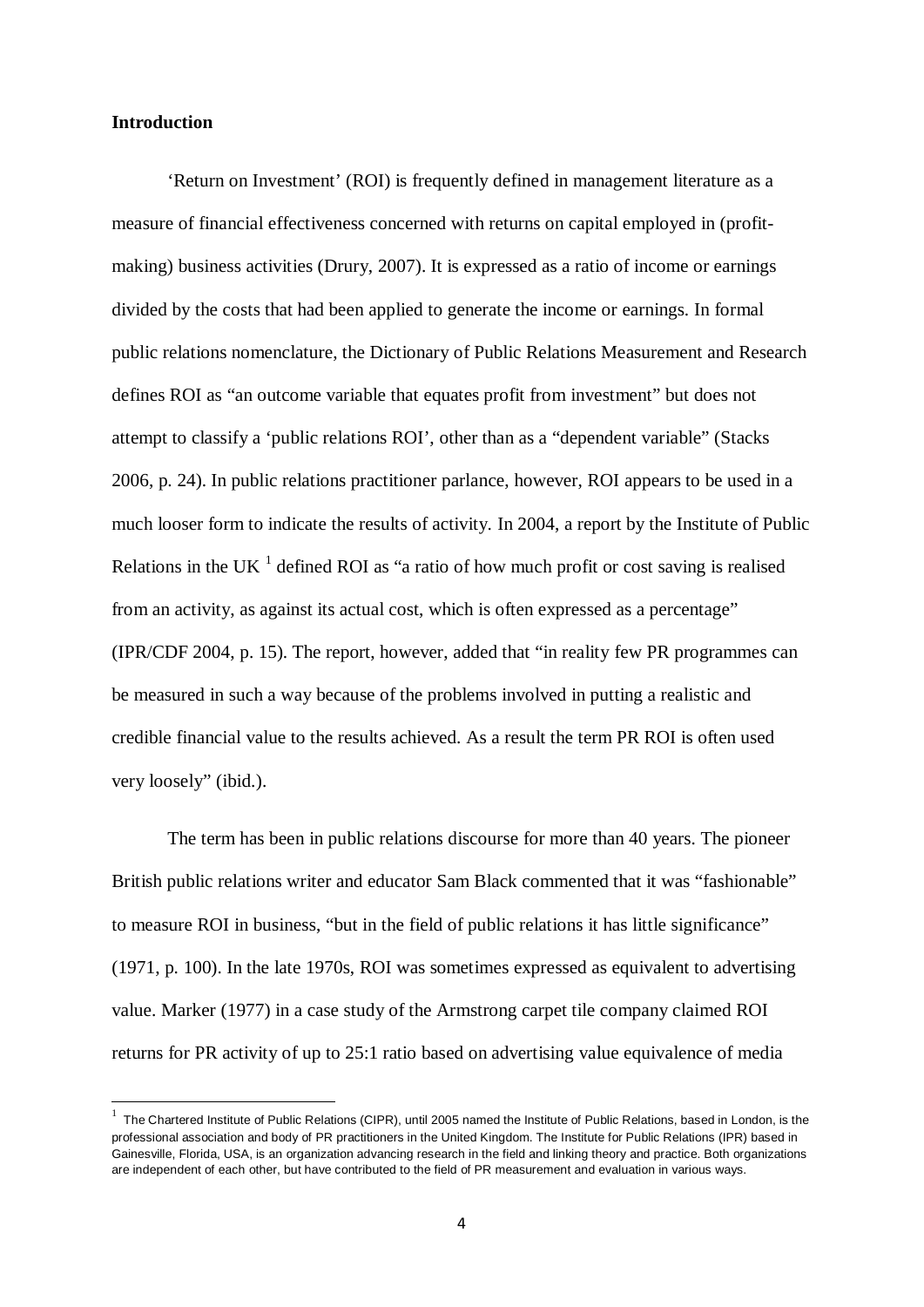coverage. There do not appear to be other examples of ROI measurement using this model in two succeeding decades. Watson (2005) in a study of more than 200 articles on measurement and evaluation found that the term was not widely used or recognised in academic discourse. However, Gaunt and Wright (2004) found that 88% of a sample of international PR practitioners was interested in an ROI tool and 65% considered that ROI could be applied to judgements on public relations effectiveness. Gregory and Watson (2008) also noted that use of the term ROI was extant in practice and called for greater academic engagement with practice issues such as the use of business language, such as ROI, and communication scorecards.

#### **Research on ROI in public relations**

Professional literature and practitioner discourse, e. g. discussions and presentations at the European Measurement Summits and the IPR Measurement Summits in the United States, however, clearly show that ROI is a term widely used, if not tightly defined. The 2004 study by the (then) Institute of Public Relations in the UK found that 34% of respondents considered public relations budgets in term of ROI and 60% used a notion of ROI to measure public relation activity in some way. It summarised the responses as, "some inclination towards seeking a form of ROI that could be applied universally" (IPR/CDF 2004, p. 6) As well, Likely, Rockland and Weiner (2007) proposed alternatives to ROI with four models which each have a 'Return on' prefix. Before going on to discuss two recent examples of research on ROI amongst practitioners, the recent academic and practitioner discourse will be considered in order to explore the interpretation and presentation of ROI.

An example of loose application of ROI is the paper by Vorvoreanu (2008) entitled "ROI of online press releases" which discusses methods of evaluating success through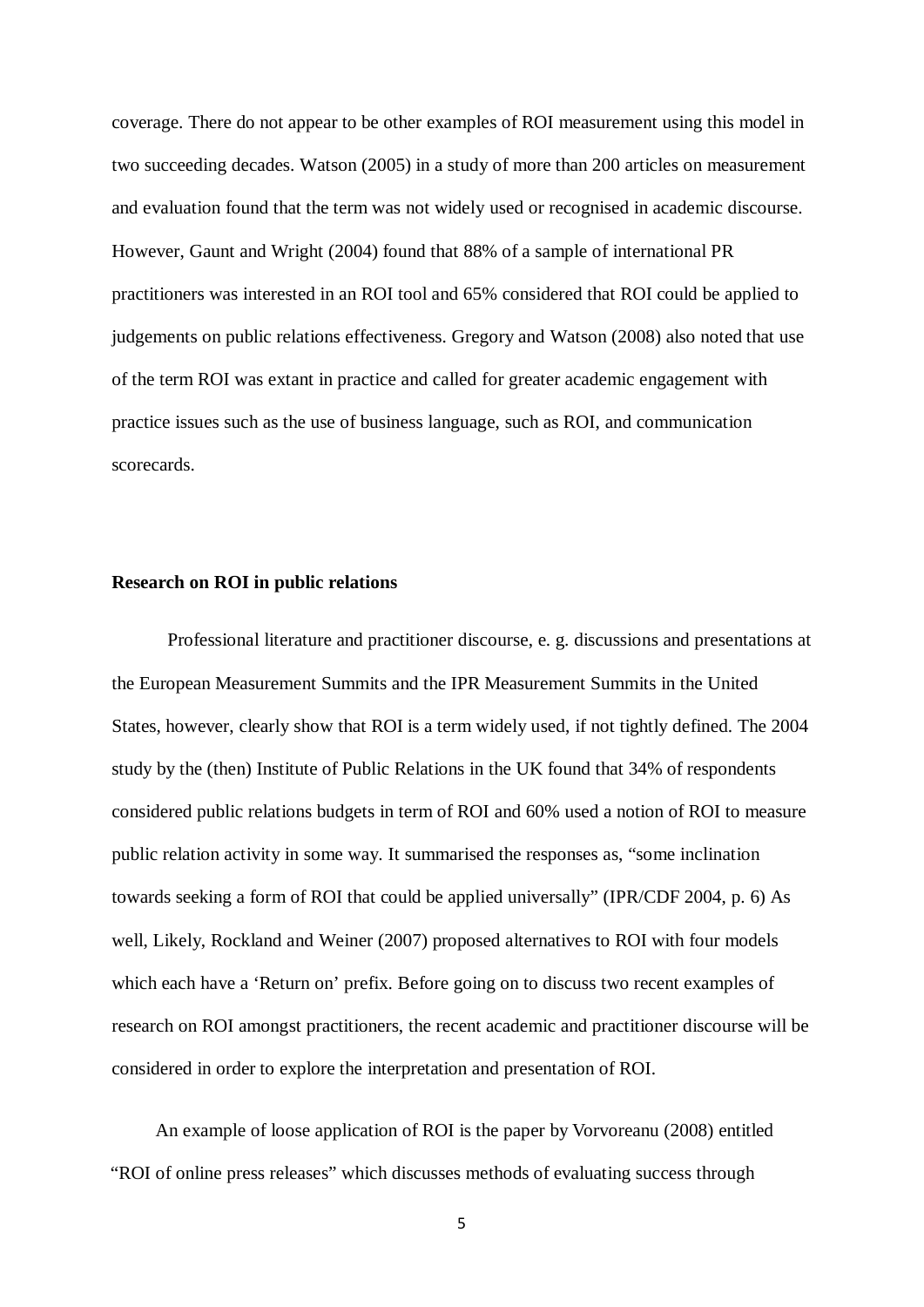"number of times the release has been republished on websites", "number of times the release has been viewed online" and "media interview requests as a result of the release" (p. 94) but at no stage is ROI mentioned or discussed. The contribution of public relations to the "bottom line" of income and profits is fostered by Pohl (2008) who proposes two calculation models. One, pre-implementation, is based on projected value of outcome, e.g. sponsorship income, divided by all costs (staff, promotion materials, etc) of the campaign to give a ratio which indicates a projected contribution to organisational profit margin. A more complex model, the Public Relations Return Value (PRRV) is proposed for measurement of outcomes and is similar to "(methods) used in marketing organizations to calculate the return on customer investment" (p. 203). It has four elements that provide the foundation for the PRRV calculation but, from the explanation and calculations shown, appears to be heavily dependent on estimations of cost and value creation, notably the "No Public Relations Activities Investment" factor which "estimates what the impact might be [if no PR activity took place] and then re-projects the income flow, costs, and net contribution of [other] factors" (p. 204). Although PRRV includes data on costs, it is too reliant on assumptions and estimates to be considered as a robust methodology.

Writing about ROI in the sponsorship sector, Maestas (2009) points to what he considers a common confusion about the use of the term: "The term is commonly mistaken for measures such as ROO (Return on Objectives), media exposure or market value analysis," (p. 99) whereas in that field ROI is "the bottom-line profit that can be attributed to sponsorship and dividing it by the total sponsorship investment" (ibid). However, he weakens his argument by referring to the calculation of ROI also as "an educated approximation of how much additional profit the company has earned based solely on sponsorship" (ibid). Maestas thus offers a useful summary of the treatment of ROI as a loosely-applied catch-all which covers many output and, occasionally, outcome measurements.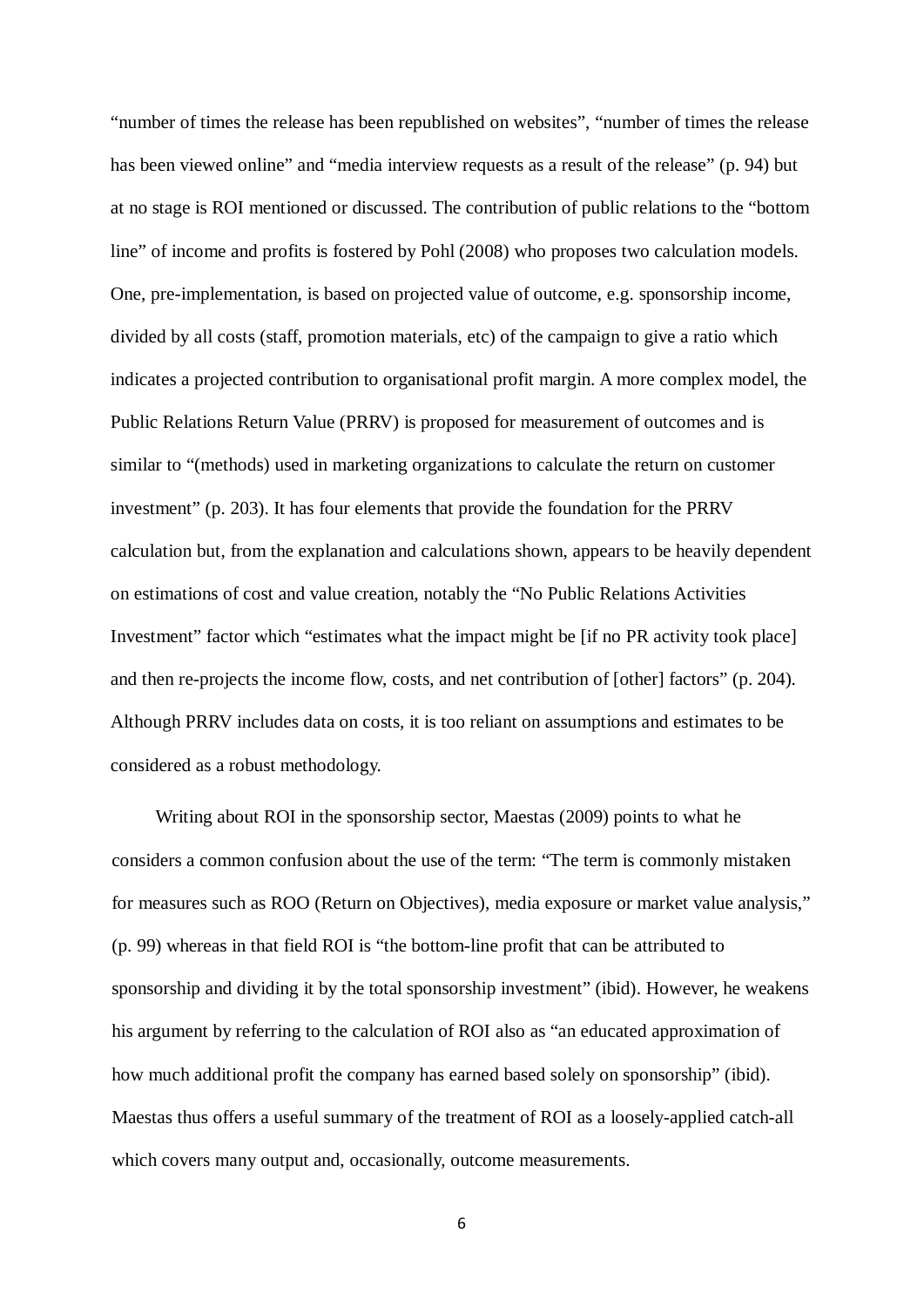More recently, Lee and Yoon (2010) have investigated the ROI between a nation's investment in public relations activity (volume of contracts and their value) in the United States and the economic value the nation gained from its relationship with the US. They do not, however, establish the theoretical basis of the ROI model used and admit that the relationship between PR investment and economic outcomes "is not strictly causal but bidirectional" in that those countries with existing strong investment or economic relationships with the US "may invest more in international public relations than those with weak economic ties to the US" (p. 19). They argue, however, that the linkage between the number of public relations accounts may be a predictor for economic outcomes after controlling for the size of the country. This paper appears to show the dangers of single factor analysis to establish relationships, in that numerous factors could be involved in the economic value of relationships between nations and including cultural, political, longevity, economic, resource interests, etc and not just public relations contracts.

Meng and Berger (2008) surveyed internal communications practitioners, mainly in the US, about measurement of internal communications' impact upon business performance. They found that research in the past decade had shown that communication effectiveness has been considered to be a leading indicator of organizational financial performance, but a causal relationship has "not been well established" (p. 1) between internal communication efforts and business performance. Although internal communications effectiveness had not been widely assessed, some aspects of internal communication initiatives such as improved job performance, changed employee behaviours, and concentrated employee engagement have been given special attention in measurement efforts. Despite the paper carrying "Return on Investment" in its title, the authors did not propose a definition or formulation of the term and applied it in generalised 'contribution to business' manner.

Zerfass in reviewing the Global Survey of Communications Measurement 2009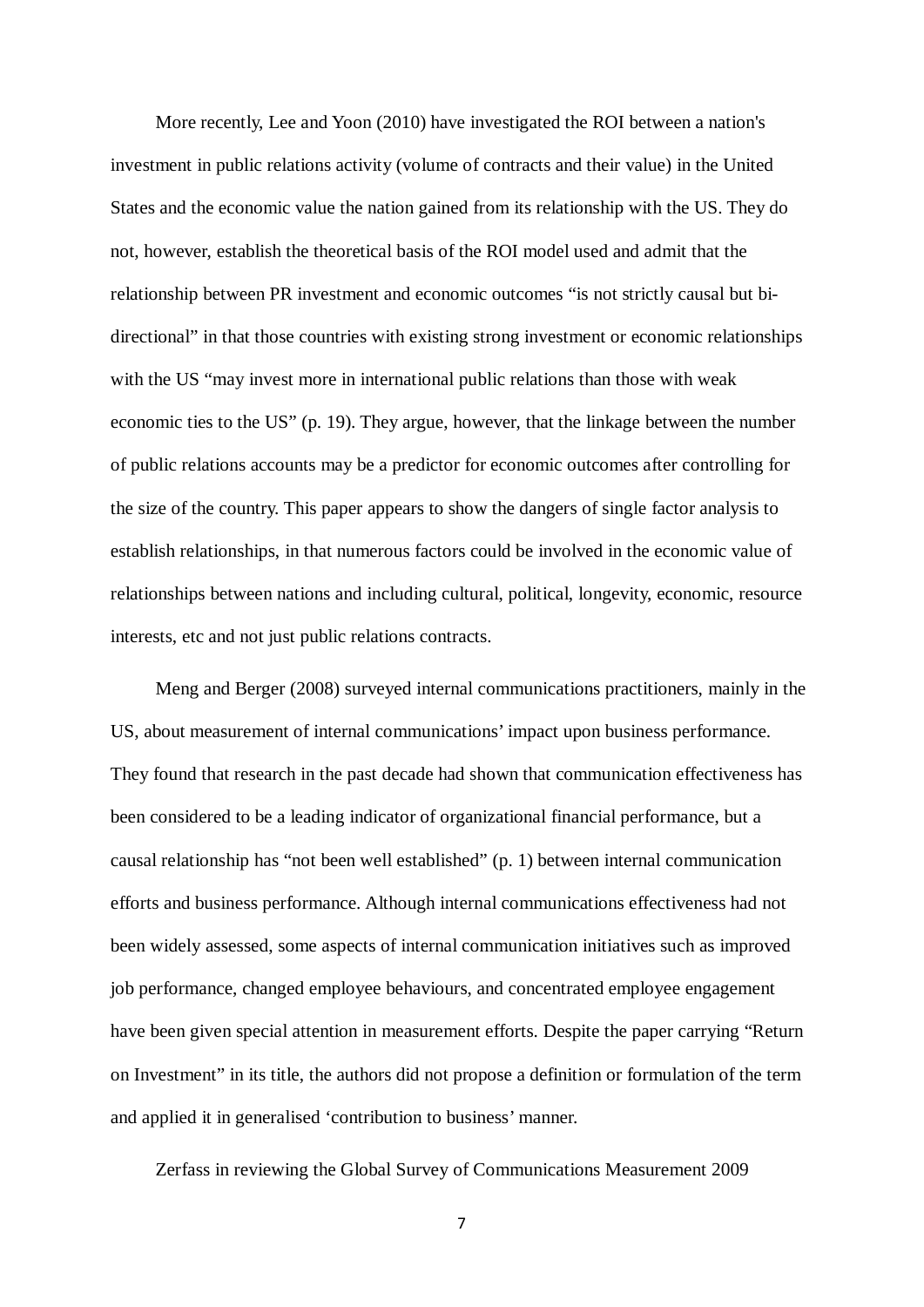(Wright, Gaunt, Leggetter and Zerfass, 2009) found that a majority of the 520 respondents supported the view that "it is possible to calculate the financial return on investment (ROI) of communication activities" which demonstrated an "obvious interest in having a tool for measuring ROI goes hand in hand with an increasing awareness of the importance of evaluation and value creation" (Zerfass 2010, p. 960). However, he comments that simple computation models and ROI formulas "cannot cope with the complexity of corporate communication and communication management" (ibid). Zerfass goes on to comment that without "continuous value chains" (Zerfass 2010, p. 961) of linkage between business and communication objectives and their implementation, "many well-intentioned approaches for evaluation and optimization degenerate into "rituals of verification" (Powers, 1997)" (ibid).

Stacks (2008) argues that instead of a public relations ROI, measurement should identify which part of ROI is influenced by PR. He proposes "a very programmatic approach that takes strategically-important predicators and tests them in real-world application. Then we can establish not only impact, as in terms of how much the variable(s) contribute to ROI, but also in what way they contribute to that ROI" (p. 4).

#### **Practitioner perspectives on measuring the ROI of public relations**

The practitioner discussion of ROI has revived since Black dismissed it as a passing fad in 1970. US evaluation veteran Mark Weiner (2003) argued that the demand for ROI "is fueled by management's desire for meaningful results" (p.1) and that "PR has changed because the executives who fund it demand positive ROI" (p.3). His solution, offered by the then-operating Delahaye media evaluation company, was for a media exposure calculation: the 'weighted impact score' which included a rating of the quality and tone of a company's message(s) along with dimensions of reach and frequency. The data was derived from output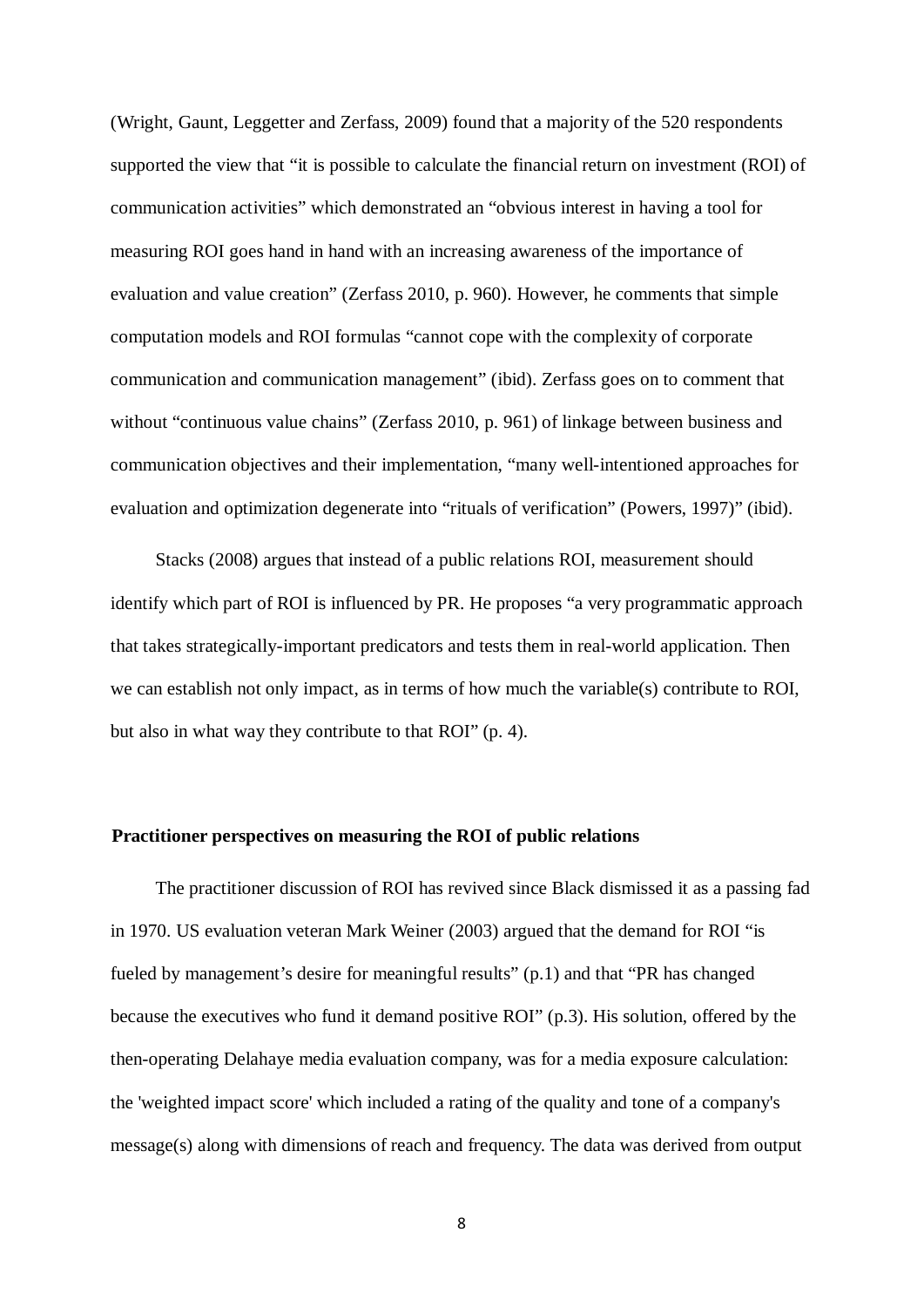measurements and, as such, has limitations for an ROI judgement. Weighted scores of media coverage have, however, how continued to be supported by the media analysis sector as a variation of Advertising Value Equivalence (Jeffrey, Jeffries-Fox and Rawlins 2008). More recently, Weiner has given a greater financial emphasis to public relations ROI and separated it from creation of value: "ROI is the financial measure that reflects the degree to which revenues are earned or saved. PR pros … often mistake ROI with the 'value' of PR" (PR News 2011, p. 1). Other leading US consultancy practitioners have also chimed in on the ROI discussion. In the same article, Tim Marklein of Weber Shandwick Worldwide observed that the top levels of management saw ROI as "all about dollars. The return can be money earned or money saved. Unless you have a dollar value, you're not going to get to a true ROI calculation" (ibid.). Ruth Pestana of Hill & Knowlton commented that some PR activities can't have a financial outcome. "It could be about a client's better relationship with stakeholders that may block a piece of legislation" (ibid.).

As can be seen, there is clear separation between practitioners' desires to create a simple, reductive ROI measure to prove effectiveness and the academic approaches to PR and corporation which identify the complexity of these communication processes as well as the inherent clash between the specificity of the business use of ROI and its much looser usage in PR. The latter point is emphasized by the CIPR's statement of 2005 about the PR evaluation and the adequacy of existing methods:

(a) that measurement in all organizations is problematic and it is difficult to separate one area of management such as public relations activity from other activities; (b) that by good planning practices and objective setting, outcomes can be measured with greater facility; (c) that public relations activity takes place in a complex arena and this should be recognized by considering relationships in greater detail rather than identifying single factor, usually monetary-based outputs (Gregory and Watson 2008,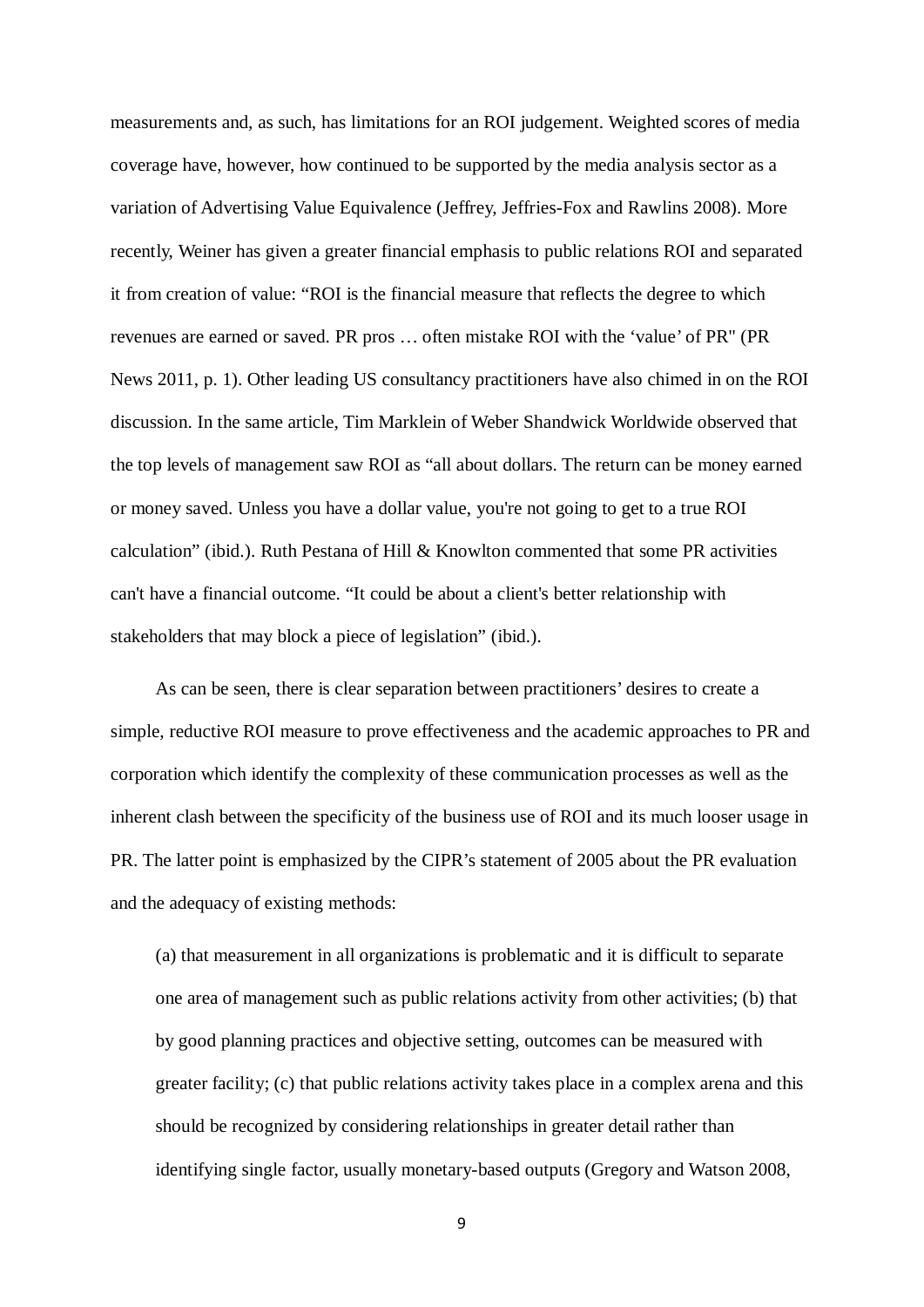## p. 342).

It is the complex nature of public relations activity that challenges ROI in any other than single programme situations, as it can be difficult to disaggregate public relations from other communications and business effects.

## **Empirical insights into ROI perceptions in the United Kingdom**

To investigate the current state of attitudes amongst practitioners about their notions of ROI, a survey was undertaken amongst mainly UK practitioners. Quantitative research allows researchers to generate data on a problem or concept, from which insights and theory can be deduced (Bryman 2008). Surveys provide data about the opinions and characteristics of a defined population (Oppenheim, 1992, Chisnall 2001). A survey comprising 15 questions, framed from earlier research, was distributed in an online format via email to the UK-based researcher's email network and through the UK industry e-newsletter, PRmoment.com, in late 2010. This convenience sample was chosen as one aim of the study was to help frame questions to be included in the annual European Communication Monitor (ECM) study. It comprised five closed questions and five open (write-in) questions, as well as questions on the demographics and work roles of the respondents. The research sought practitioner understanding of ROI with the aim of identifying current practices in public relations measurement of effectiveness and thus gain insight into the language of public relations and corporate communications practice. The survey received 66 responses, predominantly from mid- and senior-level practitioners who mainly work in consultancies or in-house workplaces in a four-week period before it was closed. As a snowball technique was applied through using the industry website, it is not possible to provide a level of response. The gender balance was 55% female to 45% male. Most were resident in England.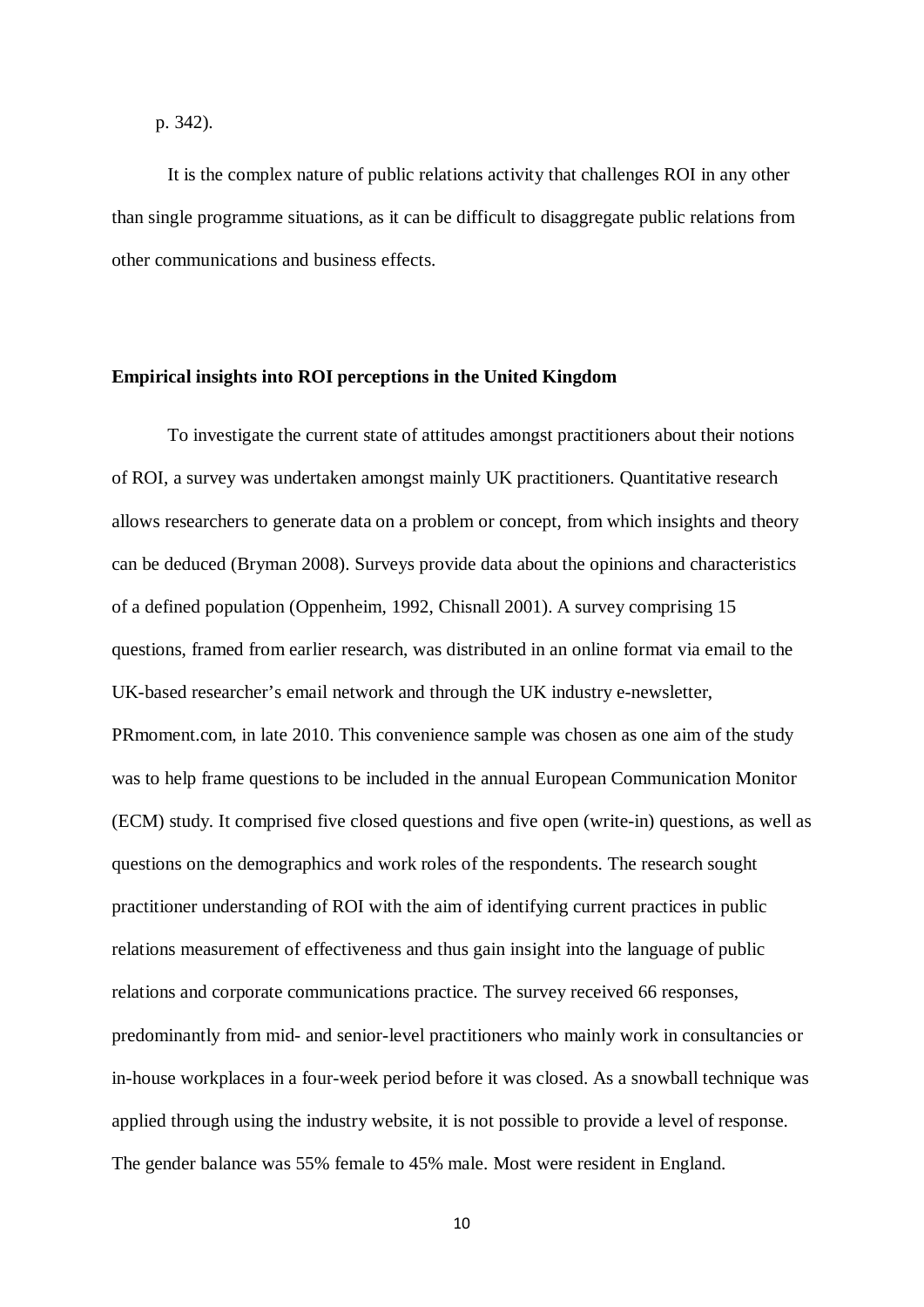# *Results*

Asked whether they regularly use the term 'ROI' or 'Return on Investment' when planning and evaluating public relations activity, there was a strongly positive response. Two-thirds (66.7%) answered in the affirmative and 33.3% in the negative. Those who answered 'Yes', again gave a decisive response when asked which form of ROI outcome was used for evaluation, with 66.7% identifying 'communication objectives', followed by 19.0% for 'other' and 14.3% for 'financial outcome'. There were 12 write-in responses to describe 'other' which were thematically grouped as "it depends on the campaign/client" (5), a combination of financial and communication objectives (4) and a 'mix of inputs and outcomes' (efforts and results).

ROI formulae were offered predominantly by consultancy and freelance respondents to clients (67.7%). Few clients, however, applied ROI judgements to work with this category of practitioners (12.9%). Some 19.4% of these respondents did not apply any form of ROI. The methods offered, however, showed that advertising value equivalence (AVE) lives on an ROI form with six respondents using it including one who provided this formula: "PR spend to  $AVE = ROI$ ". Other methods were 'negotiate measurements with client' (6), 'meet media volume targets / media ranking' (3) and 'relate press activity to outcomes, sales, and enquiries' (2). Most in-house practitioners reported that their organisation did not have an ROI formula (78.3%), with only 21.7% using one. The methods used included an AVE-based formula (2), sales link to public relations activity, tonality of media coverage and a media ranking system.

The first open question asked of all respondents was "what does ROI mean to you in the public relations context?" Using thematic coding of the 58 responses, the leading themes were 'demonstrate outcomes; show value of PR' (11) and 'return on expenditure or effort'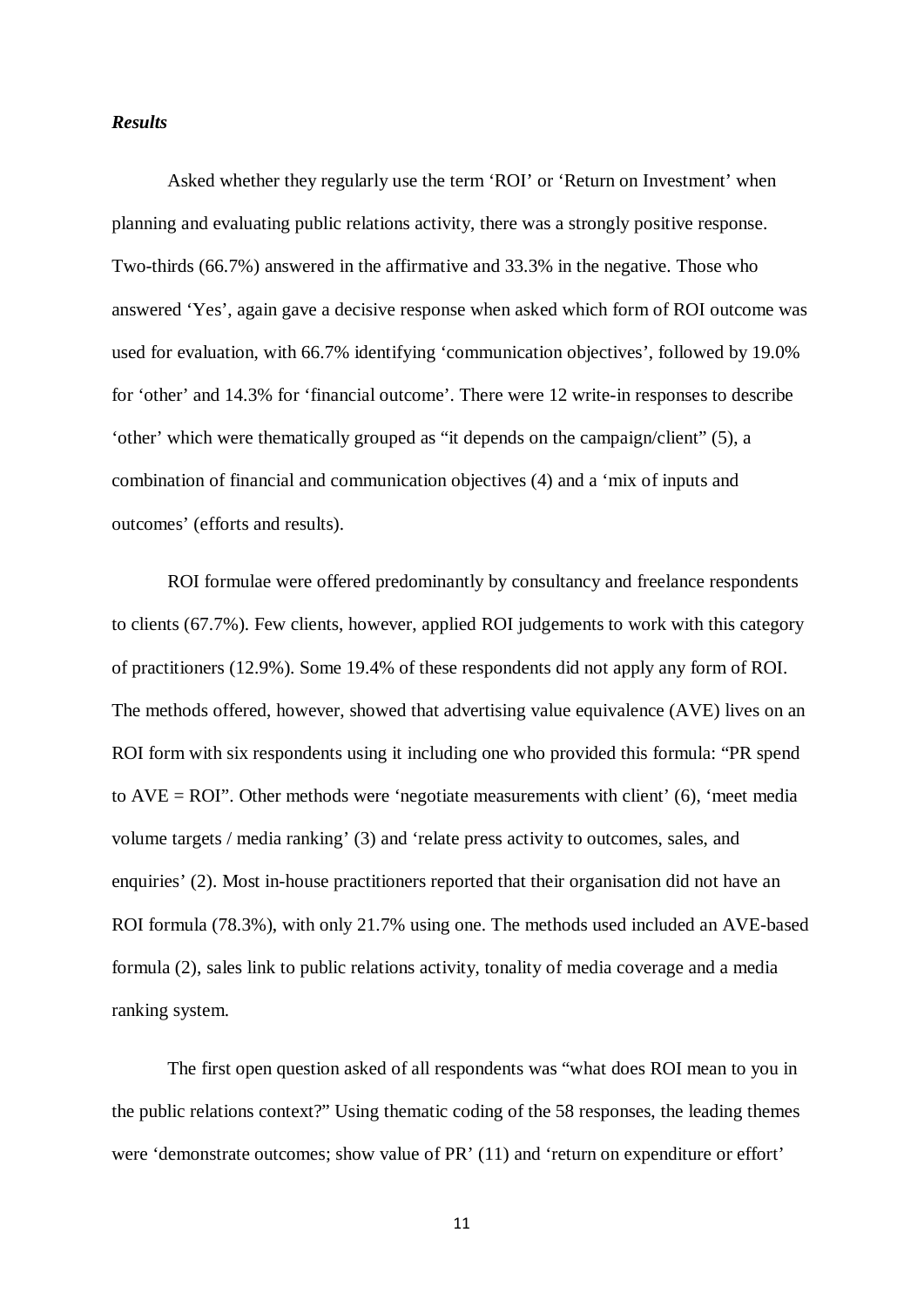(9), which could possibly be combined into a new theme of 'demonstrable creation of value'. These were followed by forms of AVE (6), contribution to organisation's success (5), sales generated (5) and measurable financial gain (4). The second open-ended question, "should there be a standard ROI adopted by the PR industry?" had been prompted by both Benchmark (2004) and CIPR (2004) research which raised this prospect. The feedback from 61 respondents was a strong 64.5% rejection, compared with 33.9% in favour and one noanswer. The written comments also gave strong shape to that rejection with 32 arguing 'one size does not fit all' and a closely aligned further three saying that 'PR is not like business and finance'. The latter comment was also mentioned as secondary factor in several 'one size does not fit all' responses. The case in favour of a standard ROI was composed of themes such as 'yes, we need it but I don't know what it will be' (7), there should be 'broad or flexible parameters, coupled to best practice information' and a version of AVE (3).

# *Discussion*

According to this survey the use of the term, Return on Investment (ROI), is widespread in UK public relations practice. Some two-thirds of those who took part in the study claim to regularly use ROI, especially in relation to communication objectives. This usage of ROI should be strategic and in relation to objectives and outcomes, yet the study gives evidence of mainly publicity-oriented tactical thinking and few respondents offered a process or methodology. It can be inferred from the responses that many practitioners still conceive public relations as equated with media relations. The single most-mentioned ROI metric, although not dominant, was AVE and indicates the limitations in practice methods and lack of practitioner exposure to more robust research methodologies.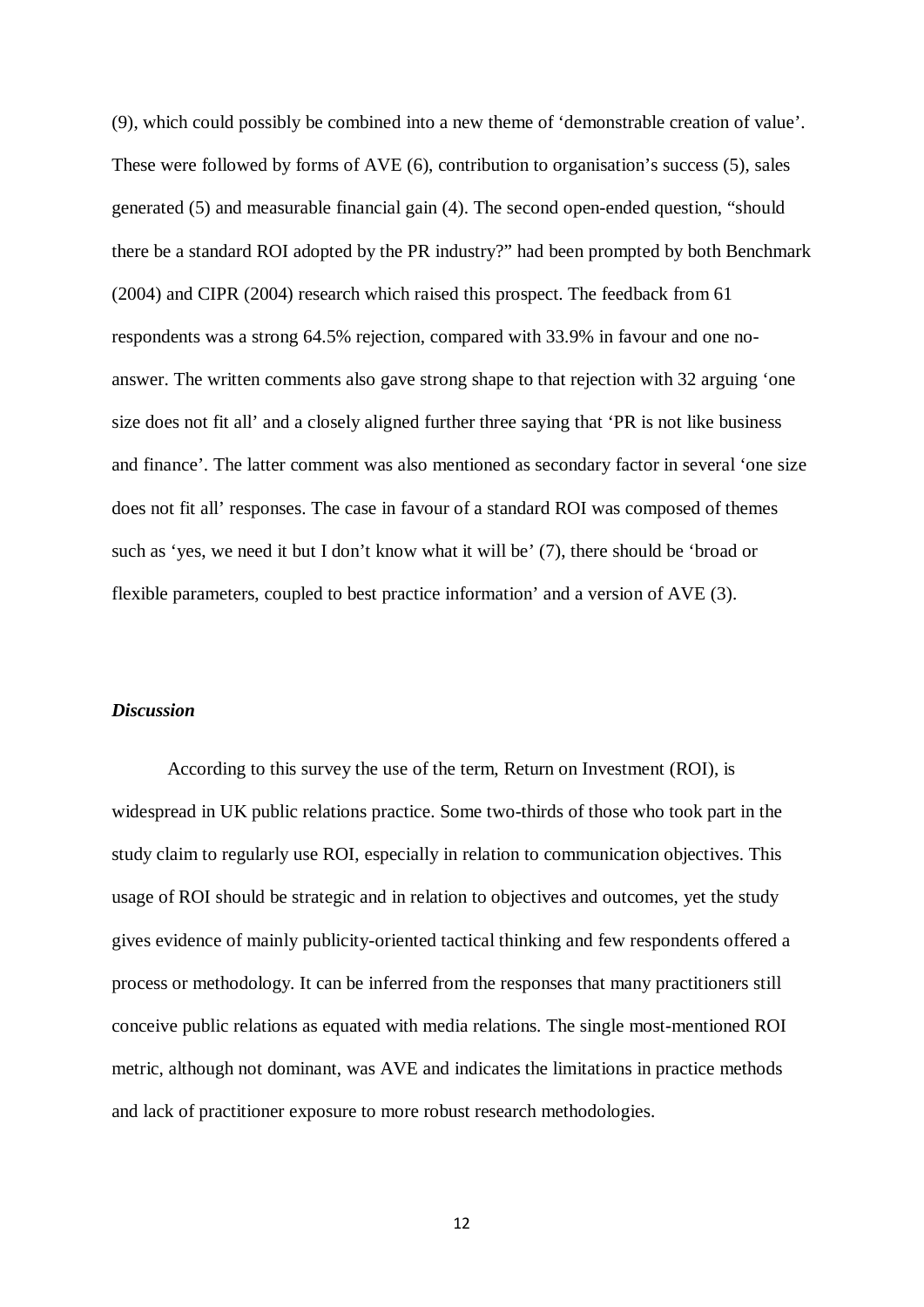#### **ROI perceptions by PR professionals across Europe**

From the first study two questions were developed for inclusion in the annual European Communication Monitor study for its 2011 iteration (Zerfass, Verhoeven, Tench, Moreno and Verčič, 2011). This study is distributed by email to over 30,000 PR and corporate communication practitioners across Europe. Though the survey cannot claim representativeness due to lack of knowledge on the population of communication professionals in Europe, it relies on the largest database of professionals in this region, strict methods of sampling and statistical evaluation using SPSS. The response in 2011 was 2,209 fully completed questionnaires from 43 countries. The questions investigating the ROI issue were:

- 1) Do you regularly use the term 'ROI' or 'Return on Investment' when planning and evaluating communication activities?
- 2) Would you agree or disagree with the following statements:

ROI can be expressed in achievement of communication objectives ROI requires financial assessments of the resources used for communication ROI can demonstrate the non-financial value of communication ROI expresses communication's contribution to the formation of organisational strategy

ROI needs a standardised financial valuation of results achieved by communication

ROI is the ratio of financial profit resulting from a communication activity against its actual cost

ROI has to be defined in monetary forms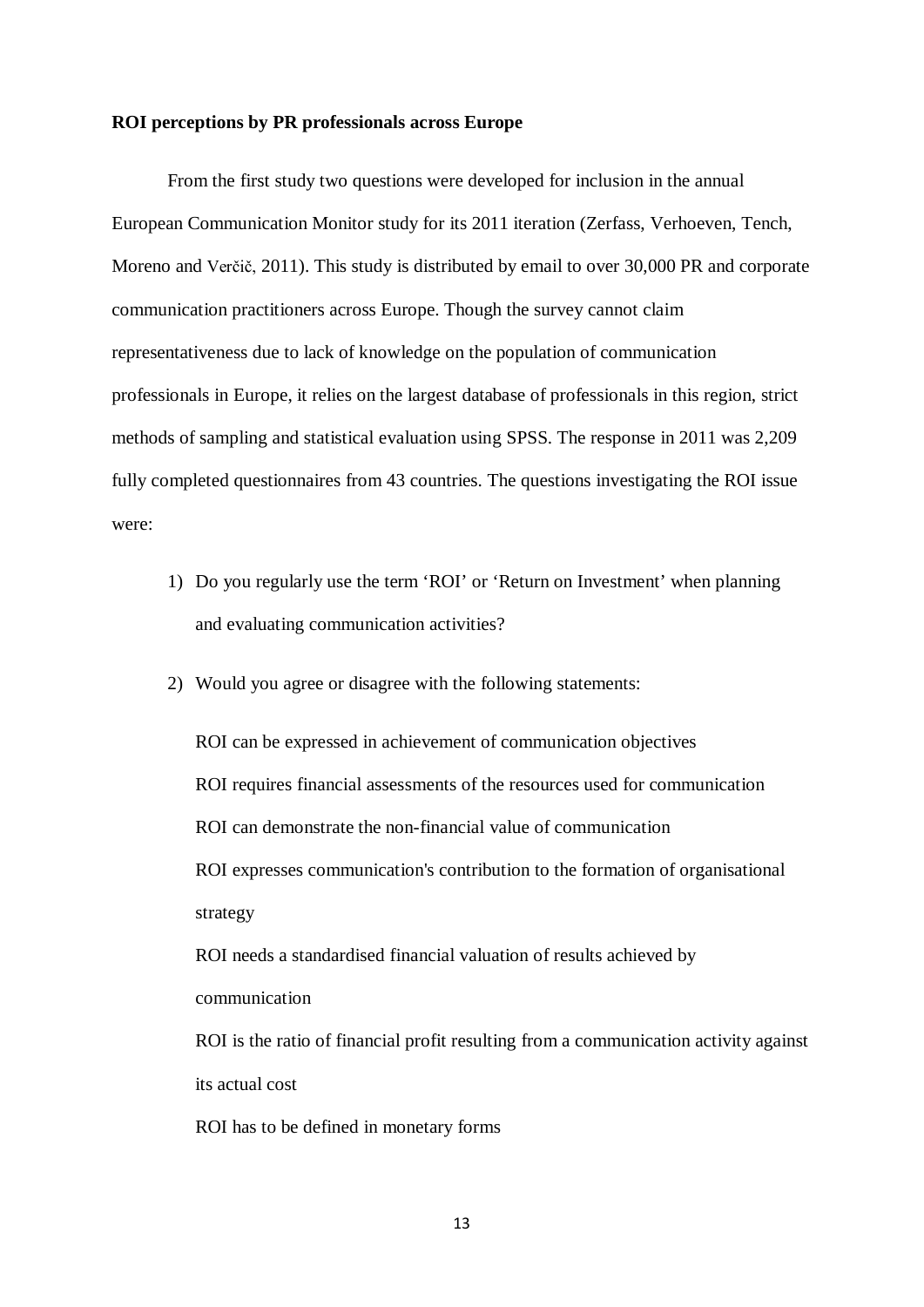# *Results*

The headline results for the usage of the term 'ROI' or 'Return on Investment' when planning and evaluating communication activities was a 1.1% separation between those who responded Yes (47.6%) and No (46.5%) with 5.9% giving a 'Don't know the term' response.<sup>[2](#page-13-0)</sup> The same question analysed by the types of organisation at which respondents are employed (Table 1), however, gave a wider indication of ROI usage according to workplace, with those in consultancies and agencies most supportive (59.3%) and practitioners in governmental organisations least supportive (28.2%) and only marginally less than non-profit organisations (32.5%).

|                            | Yes   | No    | Do not know the term ROI |
|----------------------------|-------|-------|--------------------------|
| Consultancies and agencies | 59.3% | 37.5% | 3.1%                     |
| Joint stock companies      | 51.1% | 46.1% | 2.8%                     |
| Private companies          | 47.5% | 48.0% | 4.5%                     |
| Non-profit organisations   | 32.5% | 56.3% | 11.3%                    |
| Governmental organisations | 25.2% | 56.4% | 15.4%                    |

Table 1: Use of the ROI term for communication activities in Europe

*n=2.209 PR professionals from 43 European Countries (Zerfass et al. 2011). Significant differences (chi-square test, p ≤ 0.5) between all types of organisations for use and nonuse of the term ROI. Results displayed ranked by percentages for usage of the term.*

For the No responses, the rank fully inverts with Governmental organisations highest

at 56.4% and consultancies and agencies lowest at 37.5%. Government organisations and

<span id="page-13-0"></span> $\frac{1}{2}$  $2\,$  For the results see also Zerfass et al. (2011), pp. 64-71. The authors want to thank Ronny Fechner M.A. and Katharina Simon B.Sc. for their valuable support with the statistical analysis of the data.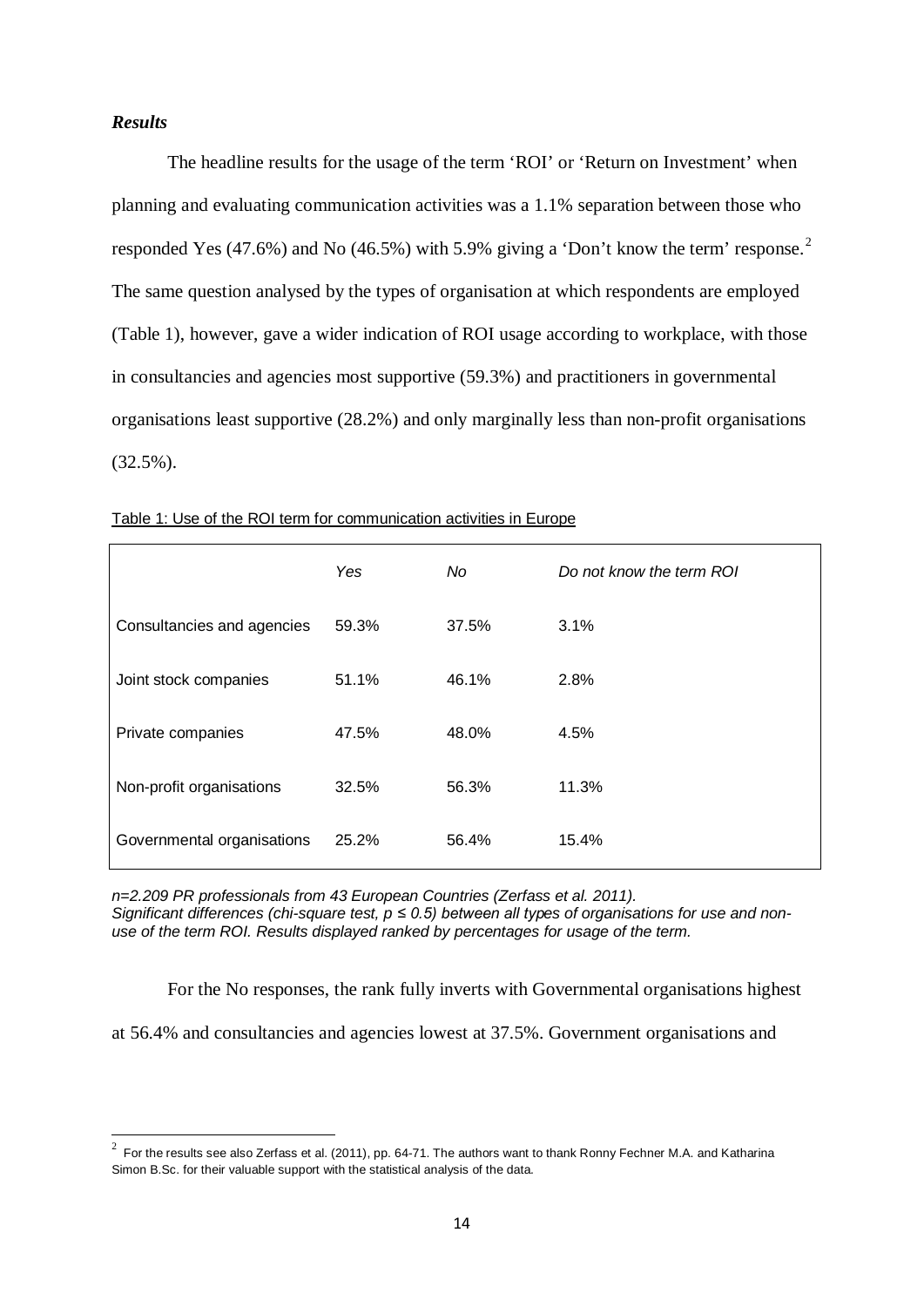non-profit organisations were also highest and second highest in Don't know at 15.4% and 11.3%, respectively, and well adrift of the other three categories.

# *ROI in Europe by region*

The usage of ROI in European regions, as shown in Table 2 was closely clustered for both Yes and No with the Yes headed by Southern Europe at 50.4% and separated by only 4.4% from the lowest response in Western Europe (45.7%).

| Table 2: Regional differences for the use of the ROI term |
|-----------------------------------------------------------|
|-----------------------------------------------------------|

|                        | Yes           | No            | Do not know the term ROI |
|------------------------|---------------|---------------|--------------------------|
| Southern Europe        | 50.4%         | 43.2%         | 6.4%                     |
| Eastern Europe         | 46.8%         | 45.9%         | 7.8%                     |
| Northern Europe        | 46.5%         | 46.7%         | 6.8%                     |
| <b>Western Europe</b>  | 45.7%         | 50.5%         | 3.7%                     |
| Difference #1st to 4th | $\Delta$ 4.7% | $\Delta$ 7.3% | $\Delta$ 4.1%            |

*n=2.209 PR professionals from 43 European Countries (Zerfass et al. 2011). Significant differences (chi-square test, p ≤ 0.5) between all types of organisations for use and non-use of the term ROI. Results displayed ranked by percentages for usage of the term.*

The ranking inverted for No with Western Europe leading the opposition at 50.5% with Southern Europe 7.3% lower (and lowest of the four regions) at 43.2%. The Don't know category ranged from Eastern Europe highest at 7.8% and Western Europe lowest at 3.7%, a spread of 4.1%. It appears that Southern Europe is the most enthusiastic for ROI in terms of using the term; it is Western Europe in which the debate is most closely divided with only 3.8% difference between Yes and No, of which 3.7% declared as Don't know.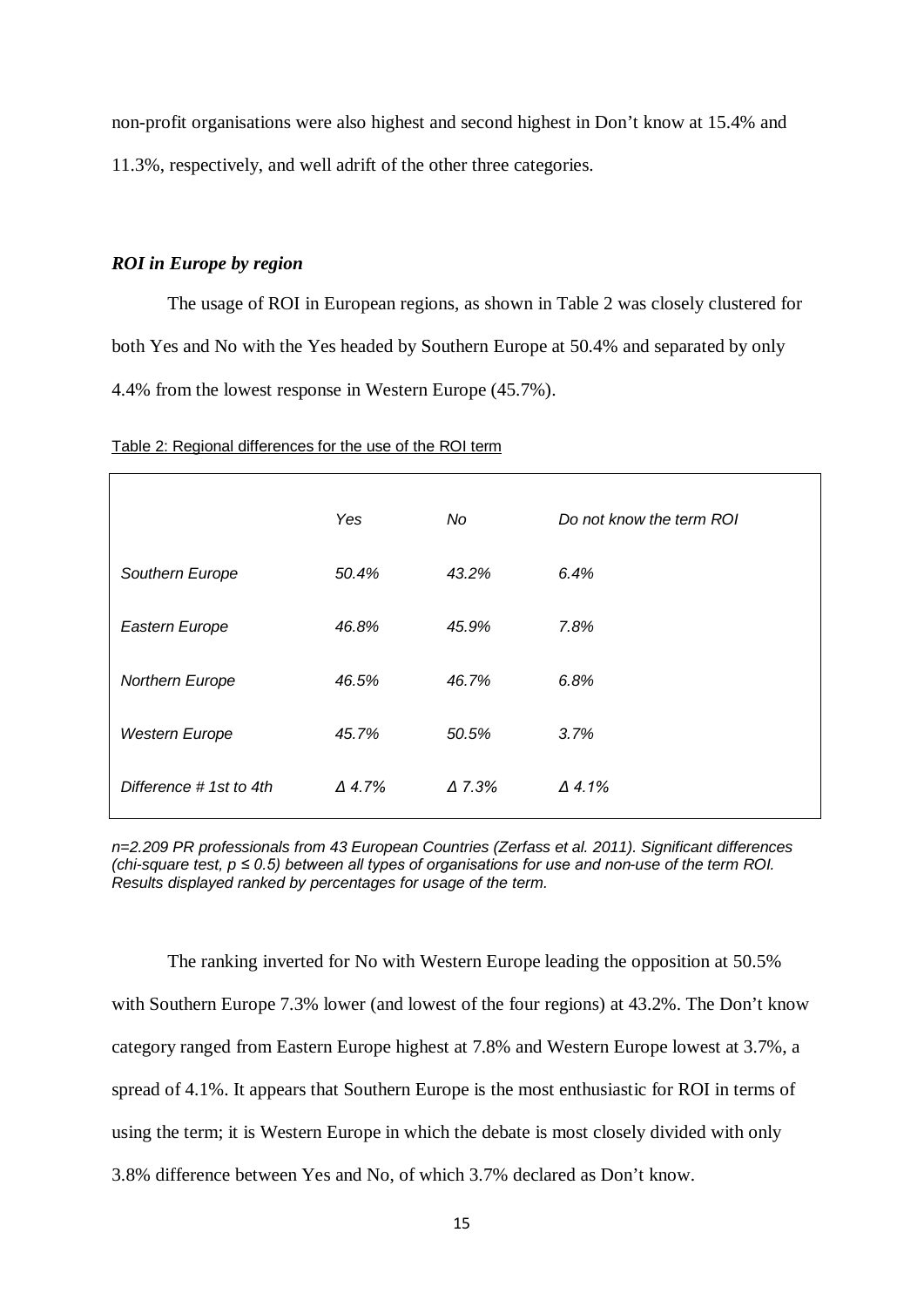# *Usage of ROI in European countries*

Unlike the range of usage by regions, the national uptake of the term (Table 3) is much more widely spread, with a  $1<sup>st</sup>$  to  $14<sup>th</sup>$  (ranking by percentage) of 35.1%. It is probably at it most inscrutable that Sweden ranks third at 58.0% acceptance whilst its neighbour Norway is fourteenth at 30.1%. Bearing in mind their proximity and shared heritage in Scandinavia, a closer link might have been expected, but the limited nature of the questions doesn't give an insight to the 29.9% gap between them. The mean for the 14 countries is 47.0% which is only 0.6% lower than the overall Yes response percentage.

| Spain                 | 65.2% |  |  |
|-----------------------|-------|--|--|
| <b>United Kingdom</b> | 60.3% |  |  |
| Sweden                | 58.0% |  |  |
| Italy                 | 53.8% |  |  |
| Belgium               | 53.2% |  |  |
| Serbia                | 48.8% |  |  |
| Switzerland           | 48.5% |  |  |
| Netherlands           | 48.3% |  |  |
| Denmark               | 41.9% |  |  |
| Croatia               | 41.4% |  |  |
| Poland                | 40.9% |  |  |
| Germany               | 34.1% |  |  |
| Slovenia              | 34.0% |  |  |
| Norway                | 30.1% |  |  |
|                       |       |  |  |

#### Table 3: Usage of the ROI term in various European countries

*n=2.209 PR professionals from 43 European Countries (Zerfass et al. 2011)*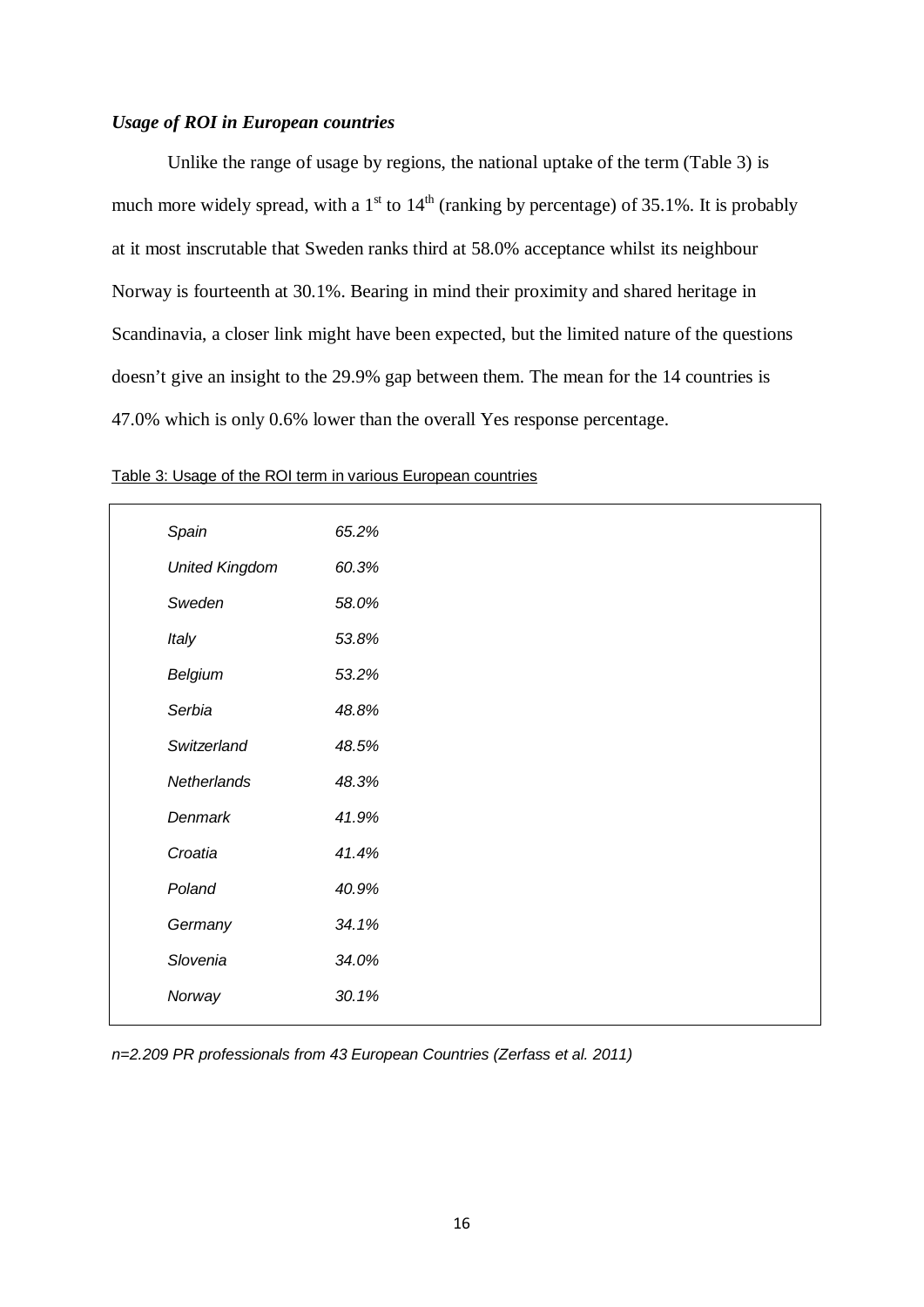# *Practitioner perceptions of ROI*

Following on from results of the small-scale UK study, the second question on ROI in the Europe-wide study explored practitioner perceptions of ROI, especially the linkage between the profit to costs ratio which is expressed in business literature (and in some PR literature, notably IPR/CDF 2004), and communication outcomes or the achievement of communication objectives. Seven propositions were presented and distributed. Broadly, there was a continued expression by this large group of communicators that ROI and communication could be linked, but in two separated modes.

| <b>Statement</b>                                                                                        | Agreement |
|---------------------------------------------------------------------------------------------------------|-----------|
| ROI can be expressed in achievement of communication objectives                                         | 83.1%     |
| ROI requires financial assessments of the resources used for<br>communication                           | 72.5%     |
| ROI can demonstrate the non-financial value of communication                                            | 70.5%     |
| ROI expresses communication's contribution to the formation of<br>organisational strategy               | 62.8%     |
| ROI needs a standardised financial valuation of results achieved by<br>communication                    | 58.0%     |
| ROI is the ratio of financial profit resulting from a communication activity<br>against its actual cost | 52.8%     |
| ROI has to be defined in monetary terms                                                                 | 38.3%     |

Table 4: Definition and descriptions of ROI, in ranked order of agreemen t

*n=2.209 PR professionals from 43 European Countries (Zerfass et al. 2011)*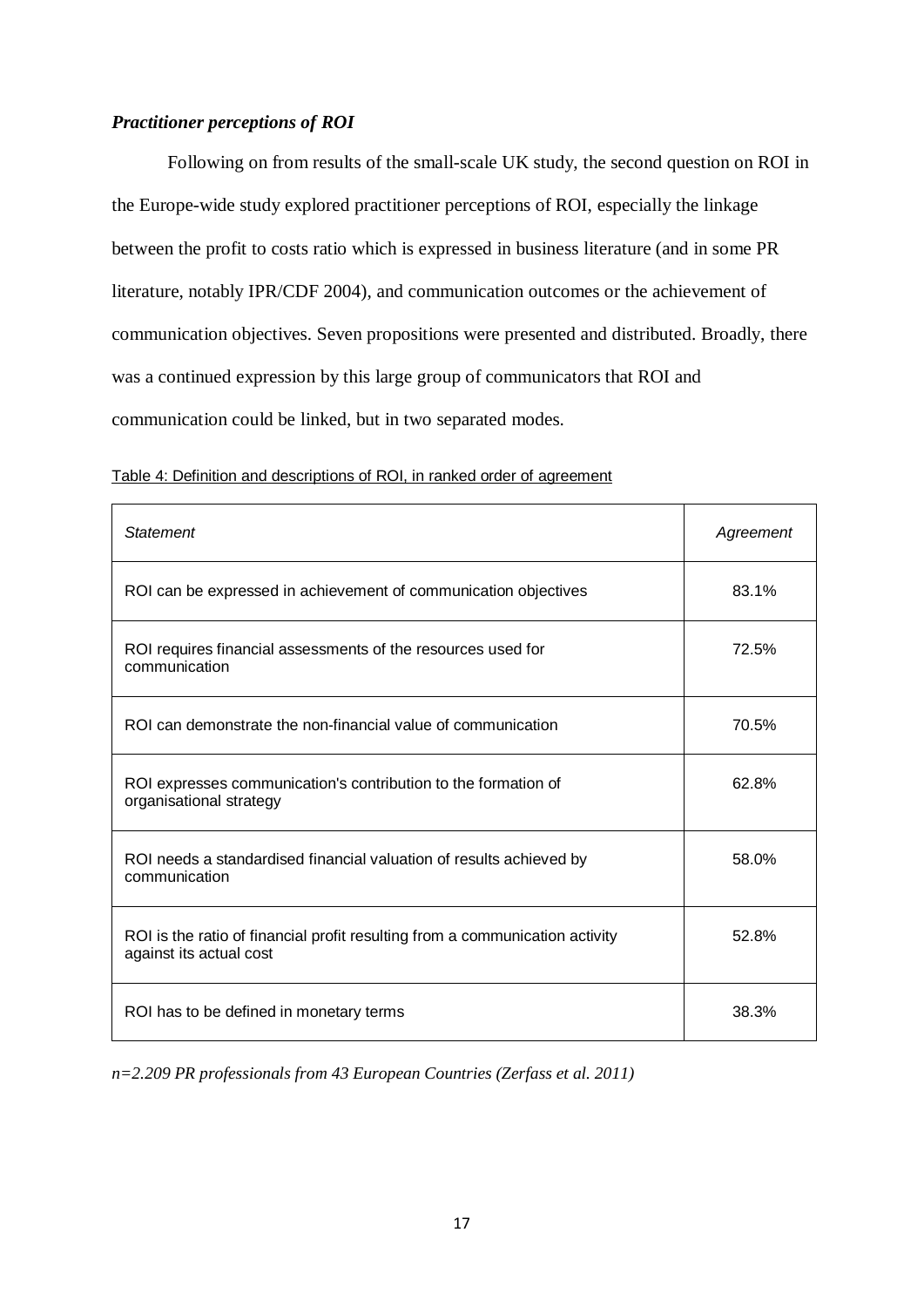The most positive response (Table 4) was that 'ROI can be expressed in achievement of communication objectives' (83.1%), followed by the financially-linked indicator, 'ROI requires financial assessments of the resources needed for communication' (72.5%) and then 'ROI can demonstrate the non-financial value of communication' (70.5%). The next three propositions dealing with communication's contribution to organisational strategy, a standardised financial valuation of communications results, and the ratio of financial profit arising from communication set against its costs all gained more than 50% support from this large, multi-national sample of communicators. Only one, 'ROI has to be defined in monetary terms' gained less than 50% support and can be eliminated from consideration.

The propositions can be placed into two separate and apparently conflicting categories – the financial and non-financial. The 'financial' seeks that ROI is shaped by financial assessment of resources, a standardised financial evaluation of results and is a ratio of profit and costs arising from communication activity. Added together, these have a mean of 61.1%. The 'non-financial' are composed of ROI as an expression of achievement of objectives, the creation of non-financial value and contribution to formation of organisational strategy. These average 72.1%. This may seem an artificial division but it may have some validity as the two groups indicate different conceptions of ROI.

The 'financial' version is closer to the classic ratio which has challenged PR practitioners for the past 40 years as it has not been possible to obtain the data to demonstrate financial results, other than in highly specialised disaggregated cases where the sole method of publicity was PR (probably media relations) and the objective was for a specific sales or financial result. For example, CIPR in the UK has used an example of a short, tactical PR campaign to promote a sale at an internationally-branded clothing retailer in which PR was the sole promotional method. In that case, the increase in sales could be set against the costs of the consultancy employed to undertake the publicity (Gregory and White 2008, p. 311)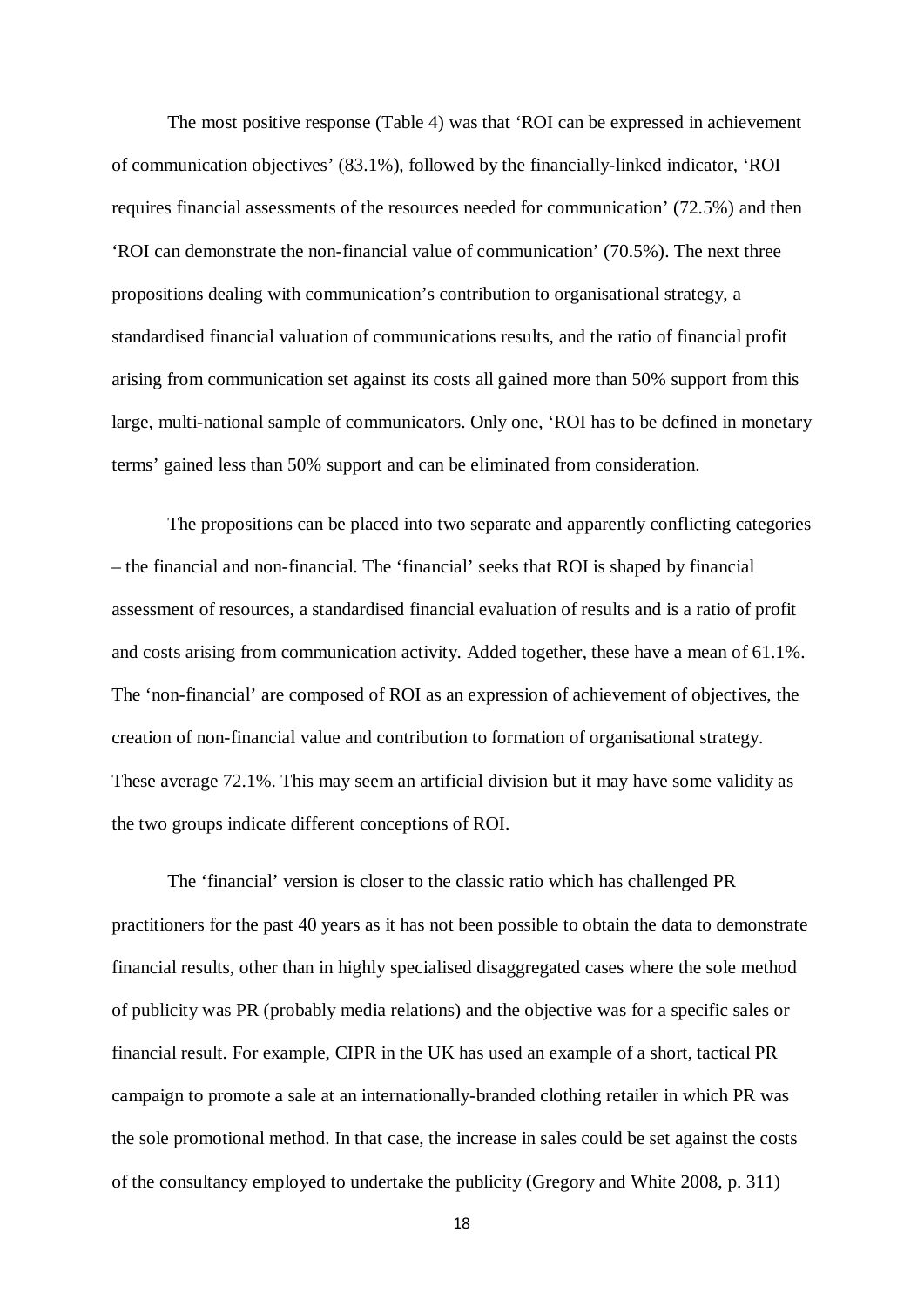However, this model would not be sustainable when the retailer returned to its usual mix of above- and below-the-line promotions. Even the CIPR model's validity is questionable as the retailer's brand was very well known, easily identified and had received decades of promotional support. Whilst practitioners appear to know that ROI is a widely accepted financial indicator based on so-called 'hard data' and does not account for intangibles, they press on with a belief that a solution will come but agreed measures have not emerged.

The 'non-financial' group of propositions is similar to the 'outflow' concepts first proposed by the Swedish Public Relations Association (SPRA, 1996) and theoretically underpinned by Zerfass (2008). It also links with models of communication management used by many central European corporations which have integrated business and communication strategies using tools such as communication scorecards (Zerfass 2008). It is relevant that German communicators are the third lowest users of ROI (34.1%; 12th ranked) as a term because more differentiated forms of planning and measurement have been discussed in this professional community for many years (Zerfass 2010). Amongst that nation's examples are Deutsche Telekom, Audi and Henkel, which have integrated models of monitoring and management. For them brand value, reputation and value creation linked to corporate objectives and non-financial key performance indicators are more important than achievement of a profit to cost ratio.

Overall, responses to the transnational survey indicate that European PR practitioners are conceiving ROI in a more non-financial frame, thus opposing the established understanding of the concept in business administration and management science.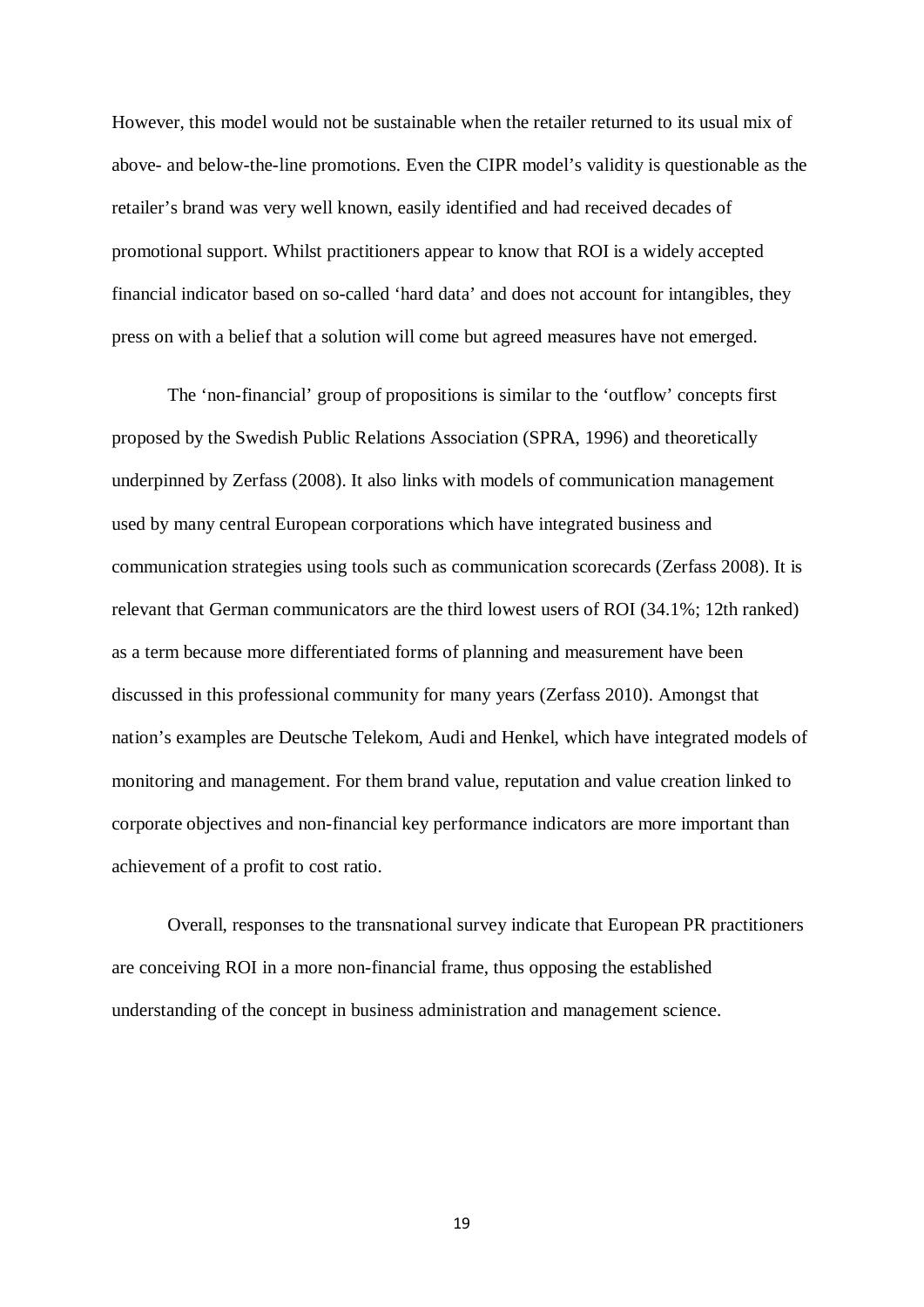#### *Variations between communication departments and agencies*

When comparing the answers given by professionals working in communication functions of organisations or communication consultancies, there are two statistically significant differences between the two groups, as expressed in Table 5. There is near agreement or very slight variation in attitudes in the other six propositions. The first significant difference is that consultancies/agencies (59.3%) are much more likely by 16.5% to use 'ROI' or 'Return on Investment' than (in-house) communication departments (42.8%). Another significant variation arises from a difference in support for the statement that 'ROI is the ratio of financial profit resulting from a communication activity against its actual cost'. This gains 56.3% support from agencies/consultancies, which is 5.0% higher than the 51.3% given by communication departments. The responses of communicators in consultancies/agencies were marginally more positive about the seven propositions than were practitioners in in-house operations by four to three although the communication departments favoured three of the four most highly supported propositions.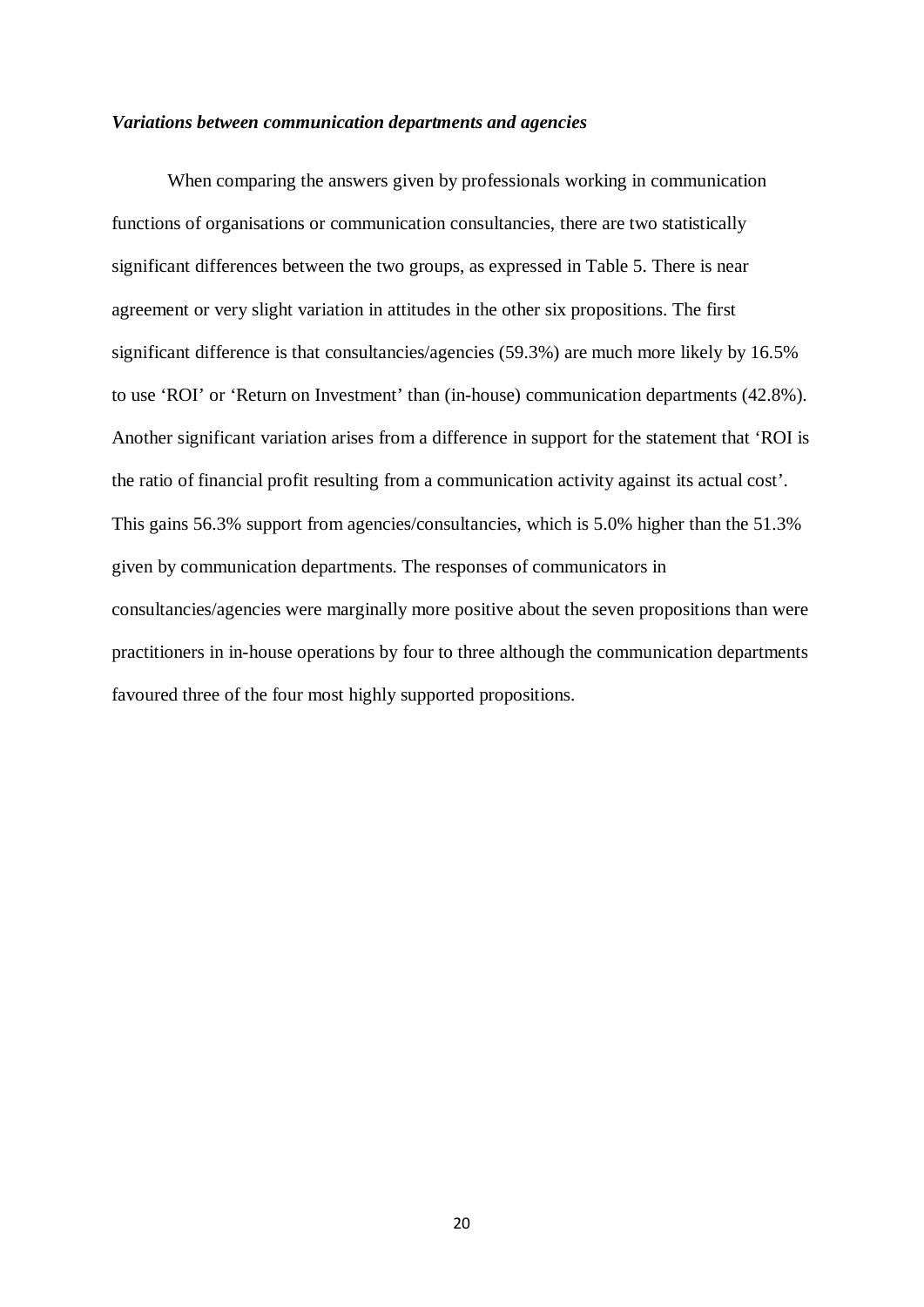# Table 5: ROI use and perceptions in communication departments and agencie s

| <b>Statement</b>                                                                                          | Communication<br>departments (%) | Consultancies/<br>agencies (%) | Difference (%) |
|-----------------------------------------------------------------------------------------------------------|----------------------------------|--------------------------------|----------------|
| Usage of the term 'ROI' or 'Return on<br>Investment' *                                                    | 42.8                             | 59.3                           | 16.5           |
| ROI can be expressed in achievement of<br>communication objectives                                        | 83.3                             | 82.6                           | 0.7            |
| ROI can demonstrate the non-financial value of<br>communication                                           | 71.1                             | 69.2                           | 1.9            |
| ROI has to be defined in monetary forms                                                                   | 37.3                             | 40.7                           | 3.4            |
| ROI is the ratio of financial profit resulting from a<br>communication activity against its actual cost * | 51.3                             | 56.3                           | 5.0            |
| ROI expresses communication's contribution to<br>the formation of organisational strategy                 | 62.9                             | 62.5                           | 0.4            |
| ROI requires financial assessments of the<br>resources used for communication                             | 71.8                             | 73.9                           | 2.1            |
| ROI needs a standardised financial valuation of<br>results achieved by communication                      | 57.7                             | 58.6                           | 0.9            |

n=2.209 PR professionals from 43 European Countries (Zerfass et al. 2011). Significant differences (chi-square test, p ≤ 0.5) between professionals working in communication organisations and consultancies for the items marked with an asterix \* only.

# **Comparison between the UK and the trans-European studies**

Although the study conducted in the United Kingdom was used to evaluate questions for the research across Europe, there are some similarities in results, notably a clear majority of UK respondents who use ROI when planning and evaluating communications activity of 66.6% in the UK study and 60.3% amongst UK respondents in the transnational study. Both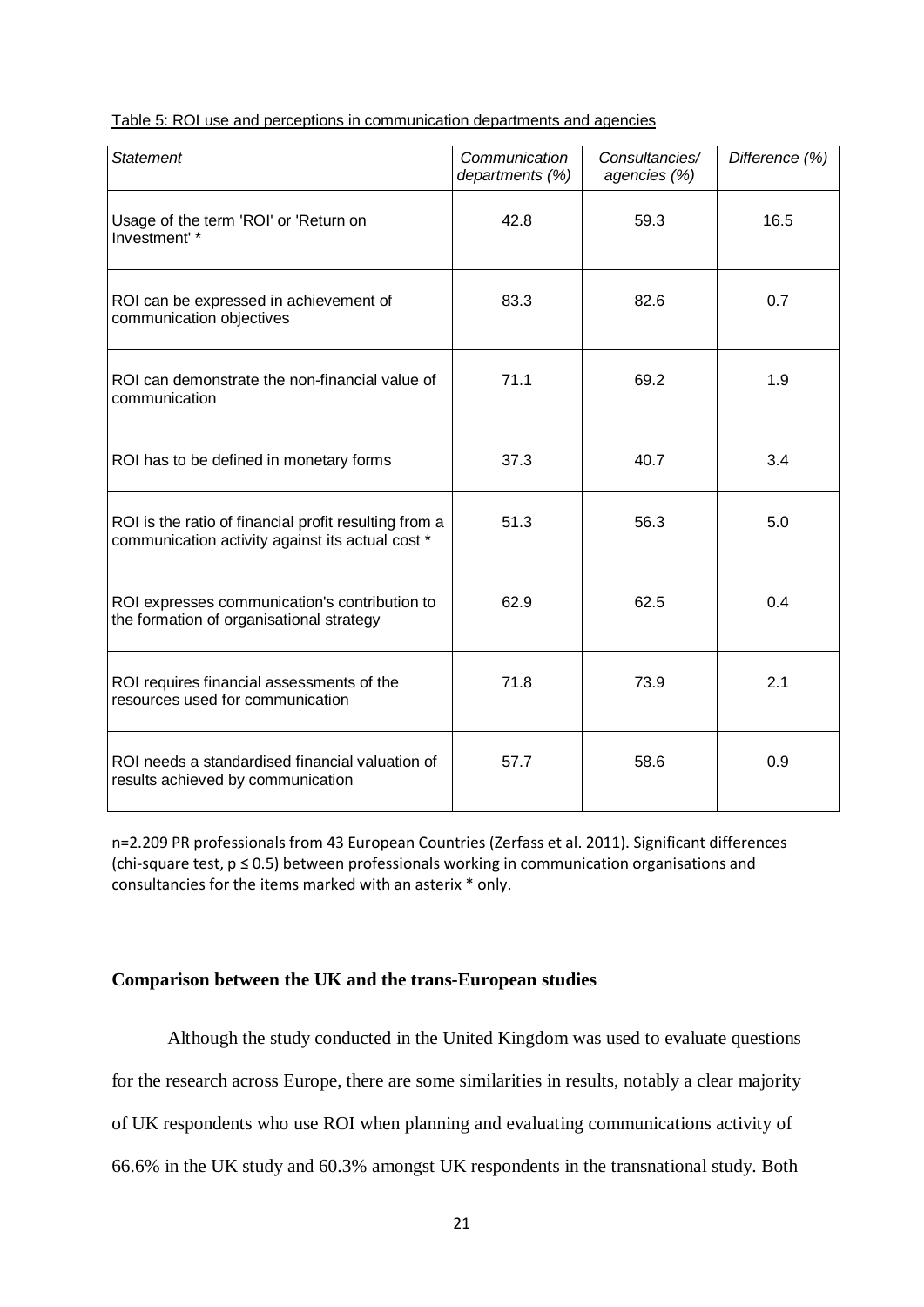studies found that consultancies and agencies were more enthusiastic about their use of ROI than were in-house practitioners (UK 67.7%; Europe 59.3%). Another similarity was the positive practitioner view that ROI could be applied to 'achievement of communication of objectives', although the UK response was lower than the transnational data (UK 66.6%; Europe 83.1%). The UK rejection of a standard ROI formula (64.5% No), however, stands in contrast to the overall support by professionals across Europe (58% Yes) for the proposition that 'ROI needs a standardised financial valuation of results achieved by communication'. This was not strictly the same question, as the UK version was simpler than the one in the European survey, but there is dissonance. The other propositions were developed as a result of reviewing qualitative responses to the UK study and consideration of recent literature and cannot be compared.

#### **Conclusions and future perspectives**

There is no doubt that ROI has risen up the practitioner agenda, as evidenced by the two surveys which give robust European perceptions of it. After considering definitions on the one hand and the empirical understanding within public relations practice on the other, the notion of ROI in public relations can progress along two routes.

The first is that practitioners can pursue the rituals of measurement which. according to Powers (1997), use numerical indicators make complex social issues and processes look manageable but are not as simple or achievable as they suggest. It is now over 40 years since ROI first appeared (and was dismissed) in literature, but no methodology has arisen to give valid and reliable data that will produce what Marklein says is "all about dollars" (PR News 2011, p. 6). This route will struggle to produce data that has validity within the business world when it is compared with normal management accounting standards. It is likely to be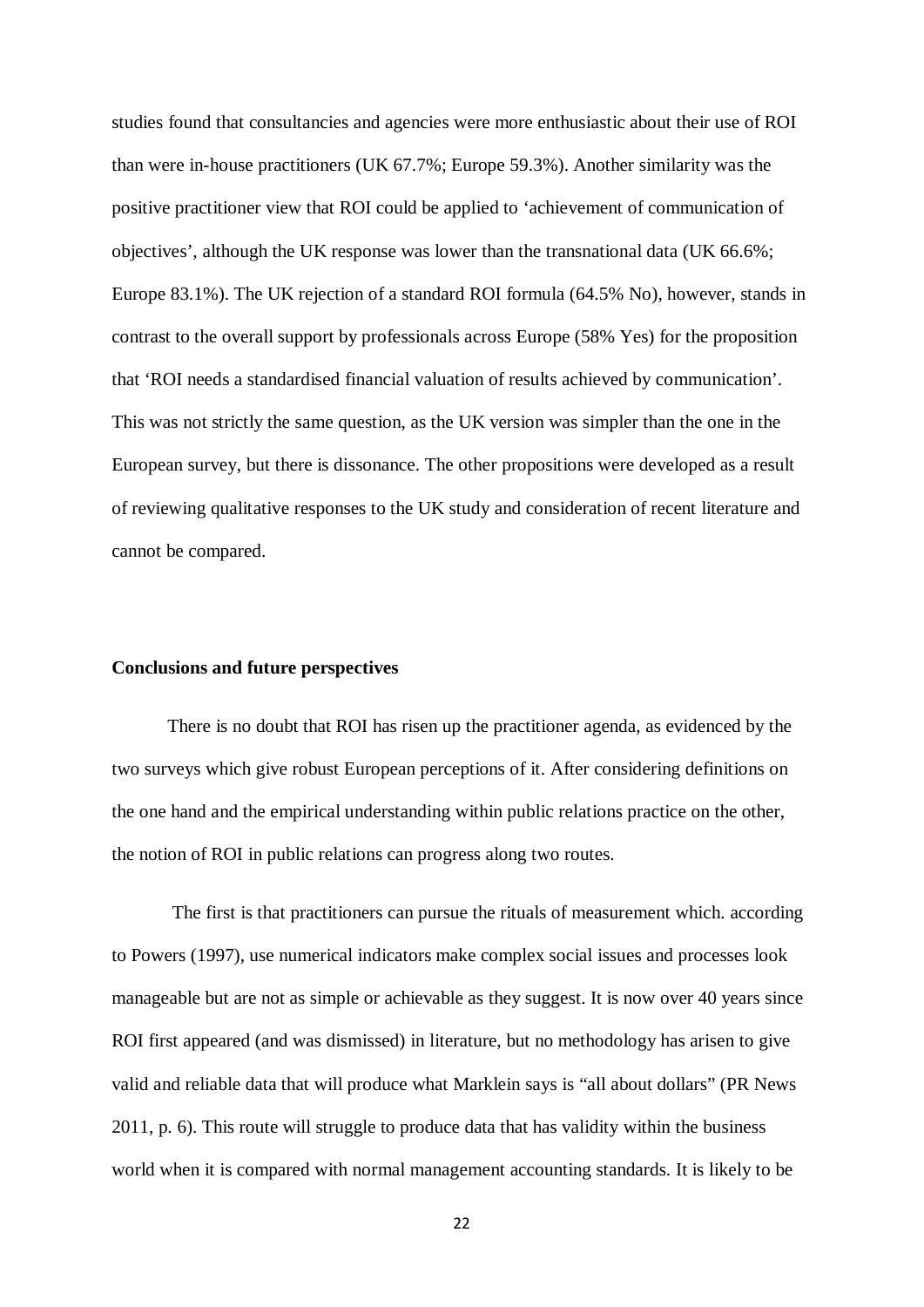programme- or company-specific, be based on media analysis metrics and be limited to shortterm publicity/promotional activity in which public relations effects can be separated from other promotional actions. It will not, however, focus on relationships or value creation.

The second route identified from research is that a 'quasi-ROI' progresses which is focused on non-financial objectives and outcomes. This appears to be well-supported already by European practitioners and can be fostered by methods that help practitioners to manage and advance future activities (Müller 2010), such as models of communication management, including communication scorecards and value link models. These integrate public relations and corporate communications within the whole business planning and monitoring process (the German "communication controlling" model; cf. Zerfass 2010) rather than being treated as a promotional add-on or a functional activity. However, the complexity of communication processes and its role in business interactions means it is not possible to calculate Return on Investment in financial terms. Consequently, PR practitioners should refrain from using the term in order to keep their vocabulary compatible with the overall management world.

ROI remains a fuzzy concept but Europe's PR practitioners have alternatives that can bring them "inside the tent" with organisational management by adopting a more planned approach.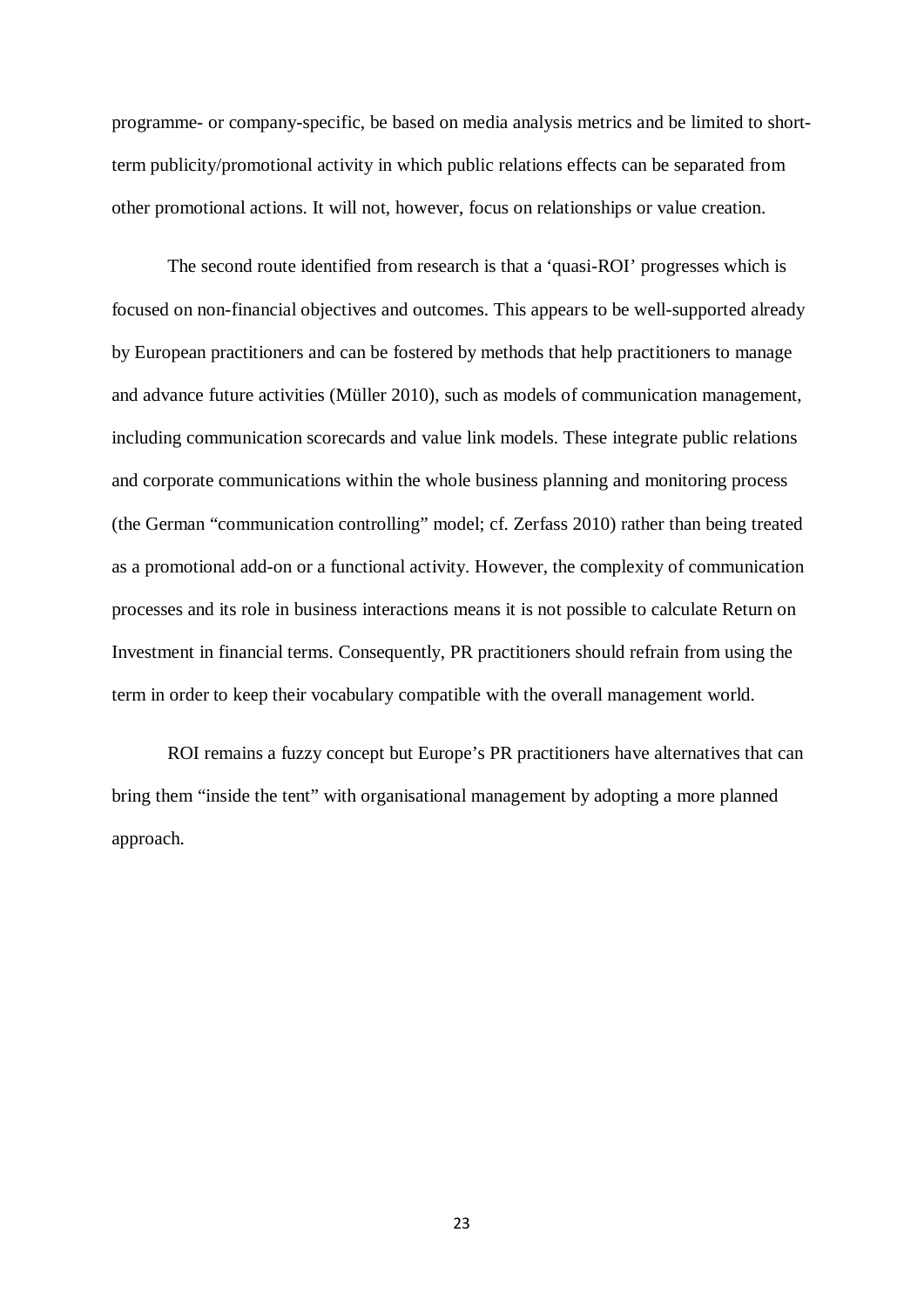#### **References**

- Black, S. (1971). *The role of public relations in management*. London: Pitman.
- Bryman, A. (2008). *Social research methods*, (3<sup>rd</sup> ed). Oxford: Oxford University Press.
- Chisnall, P. (2001). *Marketing research*. Maidenhead: McGraw-Hill.
- CIPR Chartered Institute of Public Relations. 2005. *Measurement and evaluation: Moving the debate forward*. London: Author.

Drury, C. (2007). *Management and cost accounting,* 7th ed. London: Cengage.

- Gaunt, R., and Wright, D.K. (2004). *PR measurement*. London: Benchpoint.
- Gregory, A., and Watson, T. (2008). Defining the gap between research and practice in public relations programme evaluation – towards a new research agenda. *Journal of Marketing Communications,* 14 (5), 337-350.
- Gregory, A. & White, J. (2008). Introducing the Chartered Institute of Public Relations initiative: Moving on from talking about evaluation to incorporating it into better management of the practice. In B. van Ruler, B., A. Tkalac Verčič, and D. Verčič (Eds.), *Public relations metrics: research and evaluation*. London: Routledge, 307- 317.
- IPR/CDF Institute of Public Relations & Communication Directors' Forum. (2004). *Best Practice in the measurement and reporting of public relations and ROI*. London: Author. Retrieved from http://www.cipr.co.uk/content/policy-resources/cipr-researchand-reports.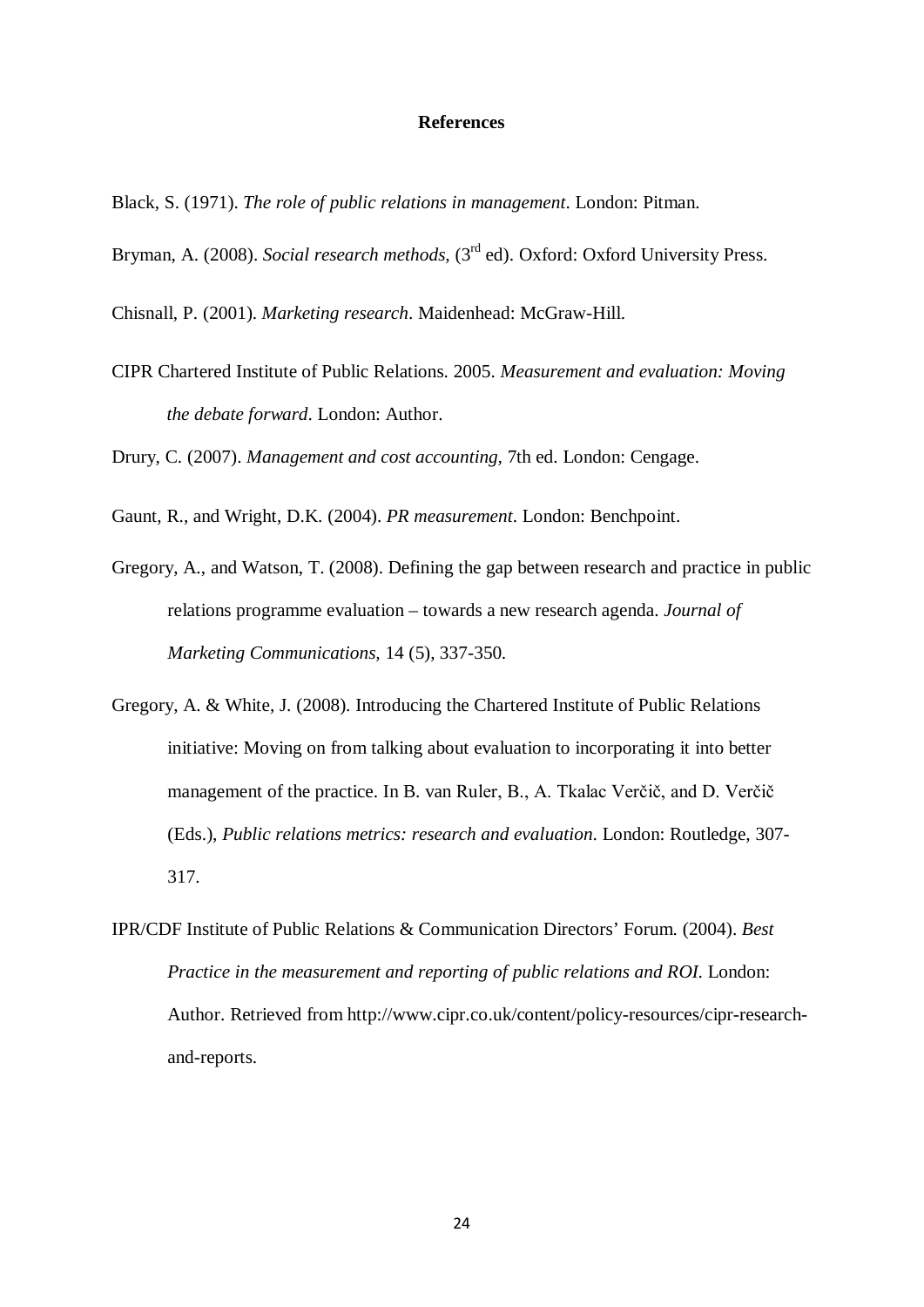- Jeffrey, A., Jeffries-Fox, B., and Rawlins, B. (2010). *A new paradigm for media analysis: Weighted media cost*. Gainesville (FL): Institute for Public Relations. Retrieved from http://www.instituteforpr.org/topics/weighted-media-cost
- Lee, S. and Yoon, Y. (2010). Return on investment (ROI) of international public relations: a country-level analysis. *Public Relations Review*, 36, 15-20
- Likely, F., Rockland, D., and Weiner, M. (2006). Perspectives on ROI of media relations publicity efforts. Gainesville, FL: Institute for Public Relations. Retrieved from http://www.instituteforpr.org/topics/media-relations-publicity-efforts
- Macnamara, J.R. (2007). *Return on Investment (ROI) of PR and Corporate Communication.* Sydney: Mass Communication Group.
- Maestas, A.J. (2009). Guide to sponsorship return on investment. *Journal of Sponsorship*, 3 (1), 98-102.
- Marker, R.K., 1977. The Armstrong/PR data measurement system. *Public Relations Review, 3* (4), 51-59.
- Meng, J., and Berger, B. (2008). *How top business communicators measure the return on investment (ROI) of organization's internal communications effort*. Gainesville, FL: Institute for Public Relations. Retrieved from http://www.instituteforpr.org/topics/ measure-roi-internal-communications
- Müller, A.B. (2010). *Monetäre Bewertung von Medienarbeit* □ Bestandsaufnahme und *Bewertung von Analyseinstrumenten aus der Perspektive des Kommunikations-Controllings* [Monetary valuation of media relations activities]. Unpublished master's thesis. Leipzig: University of Leipzig.
- Oppenheim, A.N. (1992). *Questionnaire design, interviewing and attitude measurement*. London: Continuum.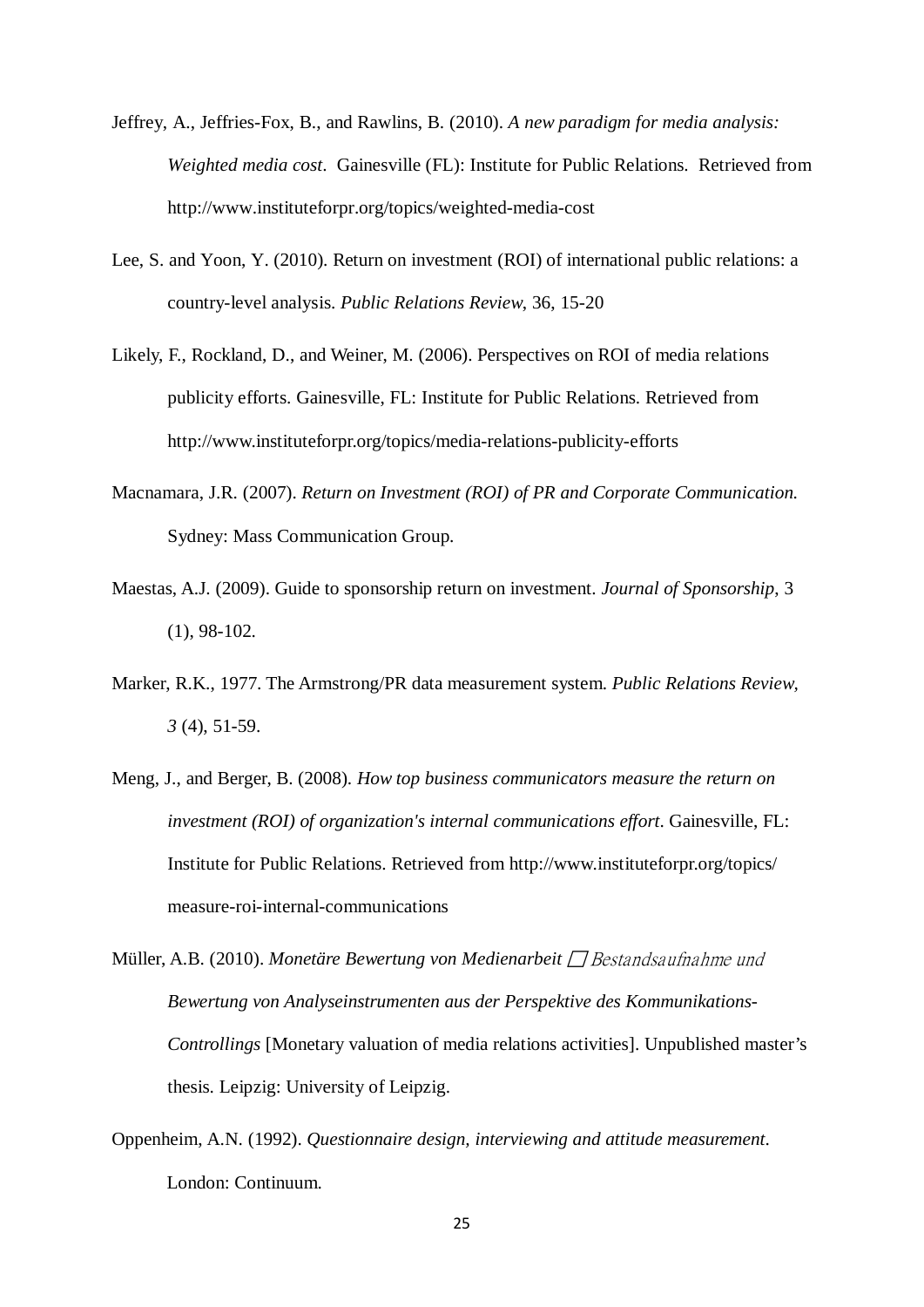- Pohl, G. (2008). Public relations adding to businesses' bottom line. *Journal of Promotion Management,* 14, 195-209.
- Powers, M. (1997). *The audit society: Rituals of verification.* Oxford: Oxford University Press.
- PR News (2011). *PR's ROI: Still elusive to many, but new methods, metrics on the way.* PR News, 16 (67), April 18, 2011, 1, 6.
- Stacks, D.W. (Ed.) (2006). *Dictionary of public relations measurement and research.* Gainesville, FL: Institute for Public Relations, 26. Retrieved from http://www.instituteforpr.org/wp-content/ uploads/PRMR\_Dictionary.pdf
- Stacks, D.W. (2008). *Measuring public relations impact on ROI by its ROE*. Presentation to the International Public Relations Association World Congress, Beijing, China, November 2008.
- SPRA Swedish Public Relations Association (1996). *Return on communication*. Stockholm: Sveriges Informationsförening.
- Vorvoreanu, M. (2008). ROI of online press releases. *Journal of New Communications Research*, III, (1), 92-98.
- Watson, T. (2005). ROI or evidence-based PR: The language of public relations evaluation. *Prism, 3* (1). Retrieved from http://www.prismjournal.org/fileadmin/Praxis/Files/ Journal\_Files/Issue3/Watson.pdf
- Weber, J., and Schäffer, U. (2006). *Einführung in das Controlling* [Introduction to controlling], 12th ed. Stuttgart: Schäffer-Poeschel.